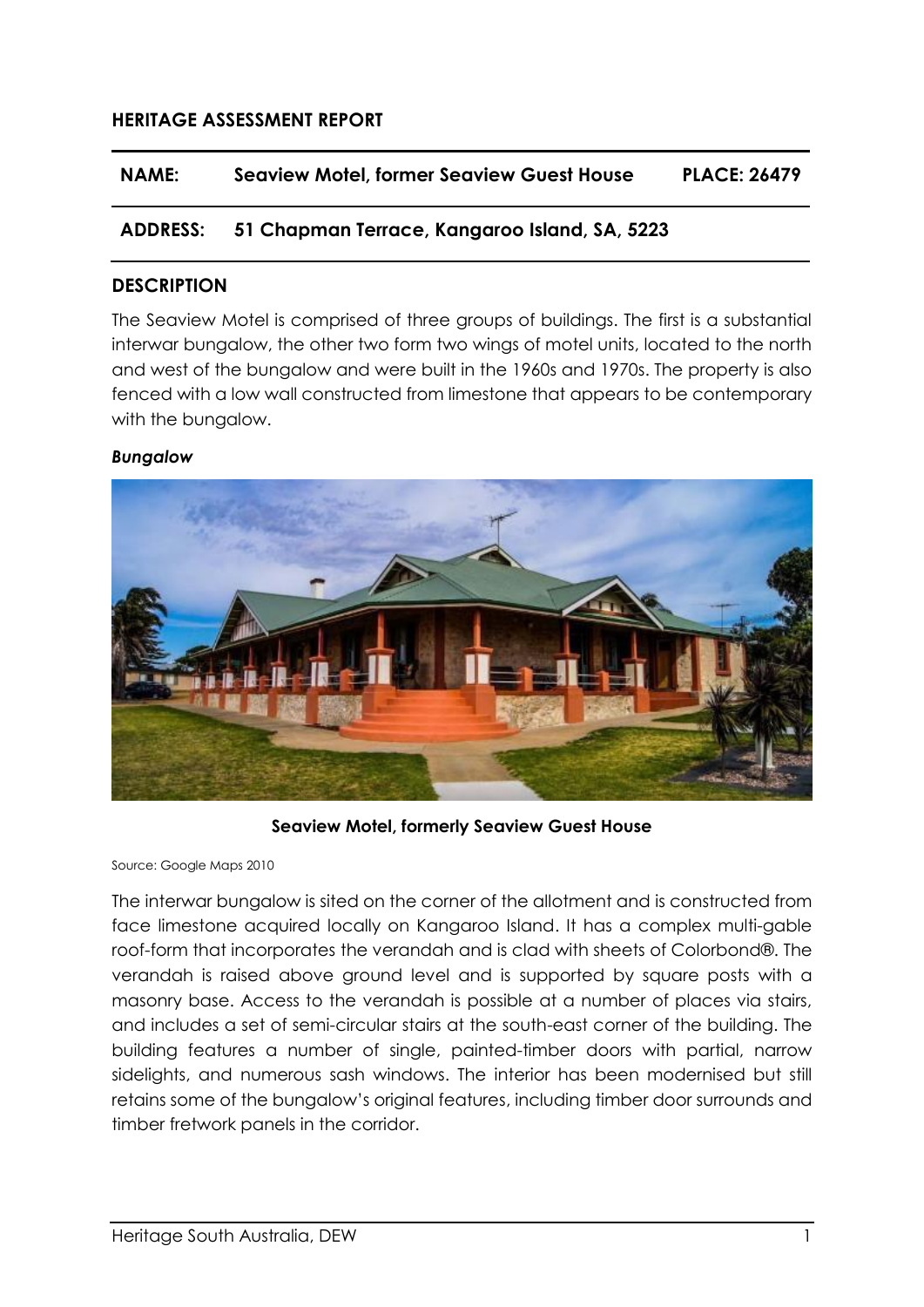

**Interior of the Bungalow showing the corridor with original detailing**

Source: seaview.net.au

#### *Motel*

Although the two wings of motel units were constructed at different times, one in the 1960s and the other in the 1970s, they are similar in appearance and exhibit some limited aspects of the post-war International style including: their cubiform design; flat roofs; plain smooth wall surfaces; and expanses of glazing.<sup>1</sup> Simon Reeves describes the style as it relates to motels built in Australia in the decades after World War Two as mainstream modernism (see Comparability, Rarity and Representation section for further details of the style).<sup>2</sup>

The motel units to the west of the bungalow are single-storey and constructed from blond brick. The southern elevation, which faces the sea is largely enclosed with framed glazing. A verandah also extents along the southern elevation and is covered by the building eave.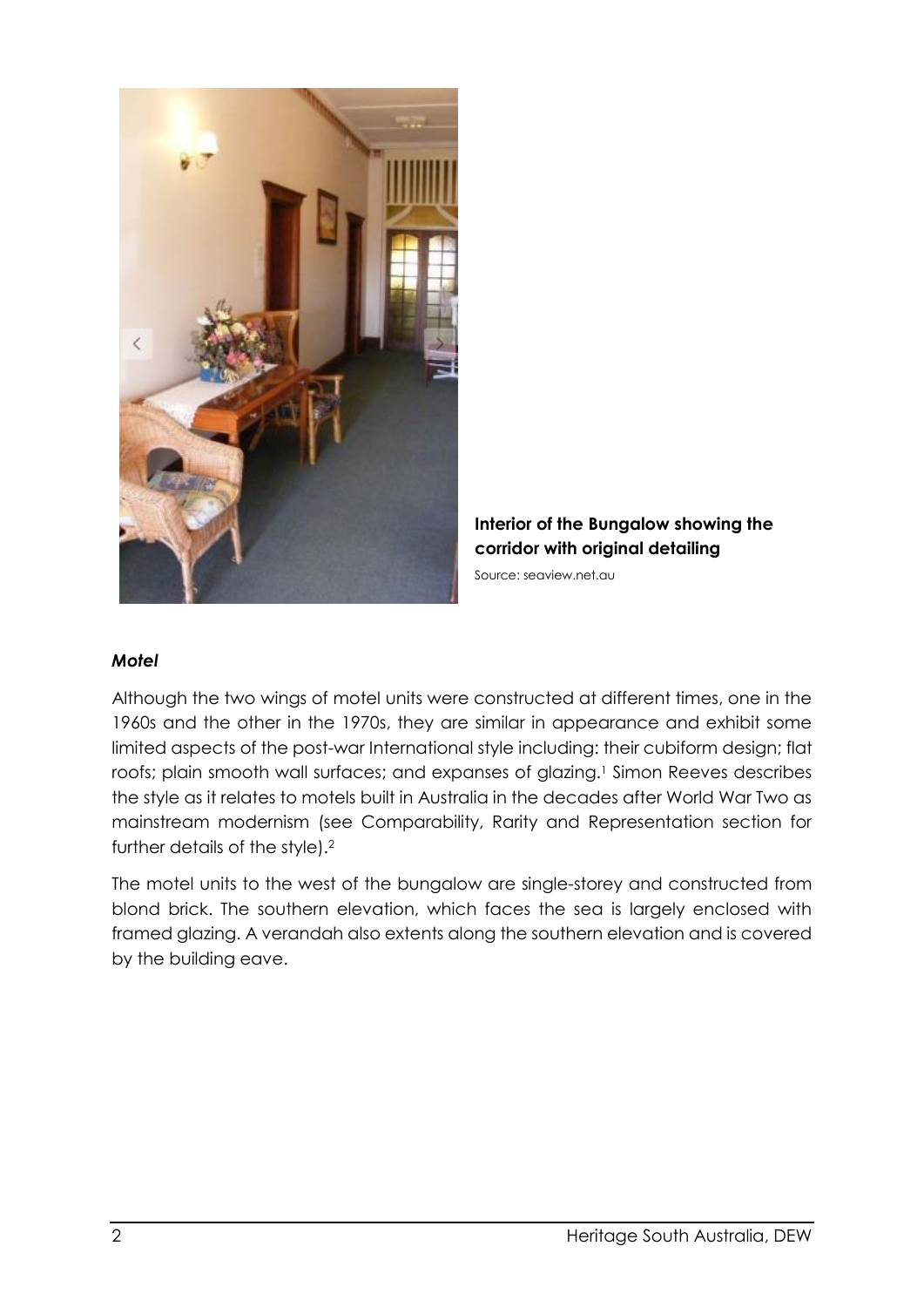

**Seaview Motel Units, located to the west of the Bungalow and showing the doublestorey units located to the north of the Bungalow**

#### Source: Google Maps 2010

The wing of units to the north of the bungalow is comprised of two separate structures including a two-storey building and a single-storey building. Like the other units, those on the northern side of the bungalow are constructed from blond brick. Similarly, both buildings have a flat roof with extended eaves that covers the verandahs located on the western elevation of each building. The western elevation is also largely enclosed with framed glazing. An external staircase provides direct access to the upper floor of the two-storey building. The interiors of the units contain a variety of finishes including painted brick and blockwork, timber panelling and partitioning, tiles, and some builtin motel furniture.

Landscaping of the grounds is limited and includes a shrubbery along the boundary planted with palms, small trees and shrubs. There are also two paved areas, one covered by a shade sail where guests can sit in addition to the verandahs. A strip of lawn wraps around the southern and eastern sides of the bungalow, while the spaces in front of the motel units are reserved for car parking and are surfaced with a mixture of compacted earth and gravel.

#### **HISTORY**

#### **Seaside Tourism in South Australia**

The seaside has been a popular tourist destination in South Australia since the midnineteenth century. Initially, only those with the time and financial resources had the ability to take holidays. However, the introduction of half-day holidays for bank clerks in 1854, up to three weeks' annual leave for public servants from 1874, and the introduction of a range of public holidays throughout the late nineteenth and early twentieth centuries, made a holiday at the beach an option for a much larger portion of the population.<sup>3</sup>

The proximity of Glenelg to the city made it an early and popular seaside destination for residents. However, improvements to roads and the construction of railways provided new opportunities for tourism, and places such as Henley, Grange, Semaphore, Largs Bay, Victor Harbor, Port Elliot and Middleton also became popular seaside locations for holidays and daytrips. As the market broadened, towns vied with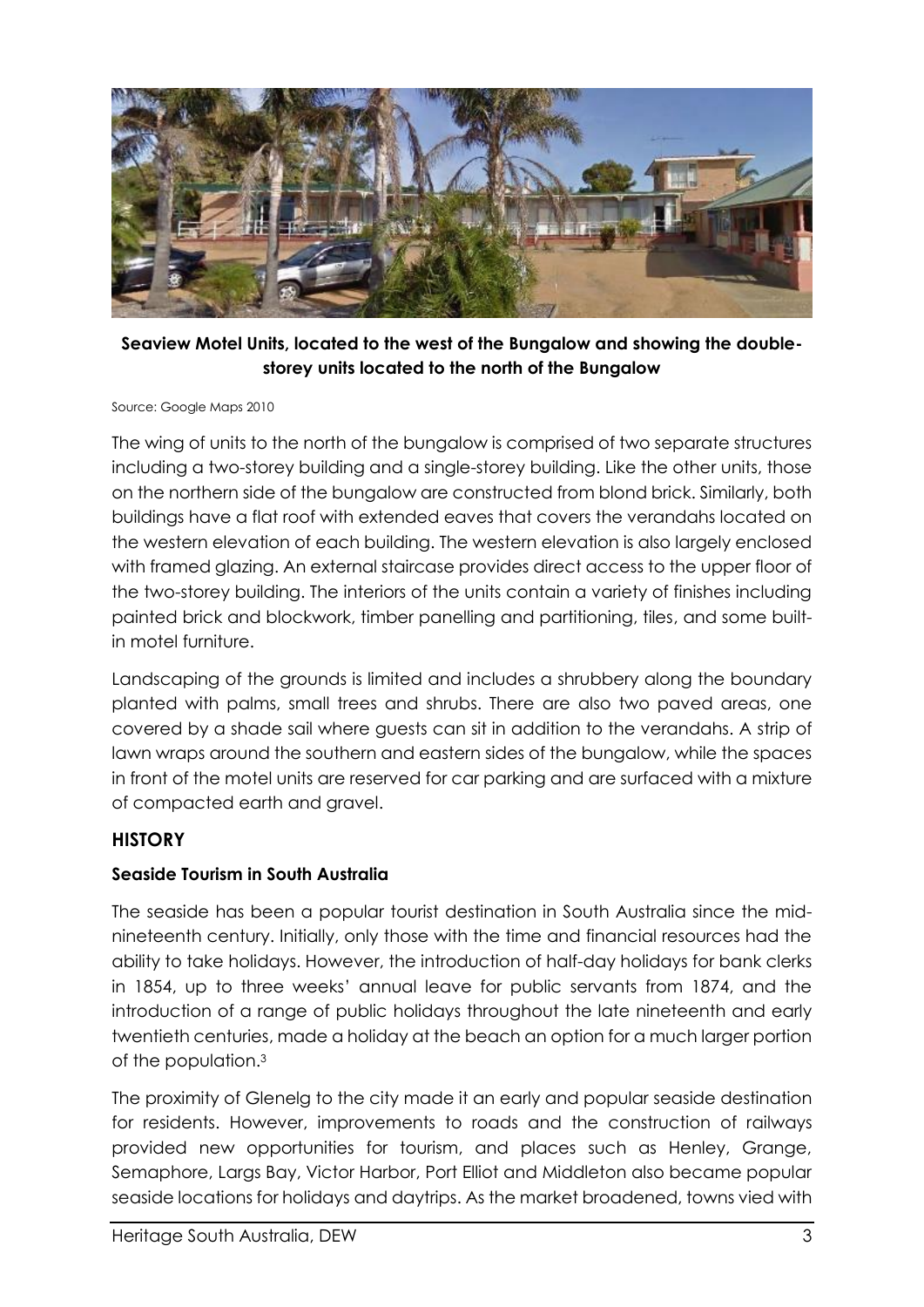each other by enticing holiday makers with a range of accommodation options as well as a variety of different activities to do and attractions to visit once there. The introduction of the car in the early twentieth century further increased accessibility and broadened the range of potential holiday destinations.<sup>4</sup>

### **Motels**

The invention of the automobile in the very late nineteenth century set the scene for a new method of going on holiday – the private car. In the first decades of the twentieth century, private car ownership remained the domain of the wealthy, however, in the decades after World War Two the number of new car registrations rose rapidly. As a result of increased car use, new buildings and structures appeared to service and accommodate motor vehicles, including petrol stations and multistorey car parks.<sup>5</sup> For those going on holiday, a new form of accommodation based around the car provided tourists with a new and modern place to stay – a place that became known as a motor hotel, motor inn or motel. The majority of these purposebuilt facilities featured self-contained units arranged around a forecourt where cars could be conveniently parked in front of each unit. Other facilities such as a restaurant or swimming pool were also often provided as part of the complex.<sup>6</sup>

While the first motels emerged in North America in the decades prior to World War Two, it was not until after the war that motels appeared in South Australia.<sup>7</sup> A number of quasi motor hotels opened in South Australia shortly after the end of the War including: the Wilpena Pound Motel (also known as the Wilpena Chalet) opened by the South Australian government in 1945; the Local Government-owned caravan park and motel at Port Augusta in 1952; and, Mr Zsolt's 'modern garage-restaurantsleeping house'<sup>8</sup> on Glen Osmond Road, Frewville in 1954.<sup>9</sup> Not to be outdone by the new motels, existing guest houses and hotels began advertising lock-up garages in a bid to meet the motoring needs of their clients.<sup>10</sup>

In its 1958 accommodation guide to Australia, the RACV noted that South Australia had seven motels. About half were located in Adelaide, while the others were located in Mount Gambier, Murray Bridge and Victor Harbor.<sup>11</sup> In 1962, the RAA published a special motel guide for its members. At that time it noted 16 motels in South Australia; by 1964 the number had increased to 33 including: 16 in the Adelaide metropolitan area, 5 at Mount Gambier, 2 each at Bordertown, Port Augusta, Port Lincoln and Victor Harbor, and 1 each at Cowell, Port Pirie, Whyalla and Murray Bridge.<sup>12</sup> However, a number of hotels and guest houses were not listed in the guides, so it is possible that not all of the motels then operating in South Australia were listed either.<sup>13</sup>

In the early 1960s the RAA began defining motels in its accommodation guides as being one of two types. The first was the 'modern type motel' (MTM) that was defined as 'an establishment of sound modern construction providing accommodation in selfcontained units (bed, shower, toilet) with meals – or at least breakfast – and linen supplied, and with parking space available at or adjacent to each unit.'<sup>14</sup> The second was the 'other type motel' (OTM). The other type motel provided accommodation based around the use of private vehicles, but didn't offer the same level of facilities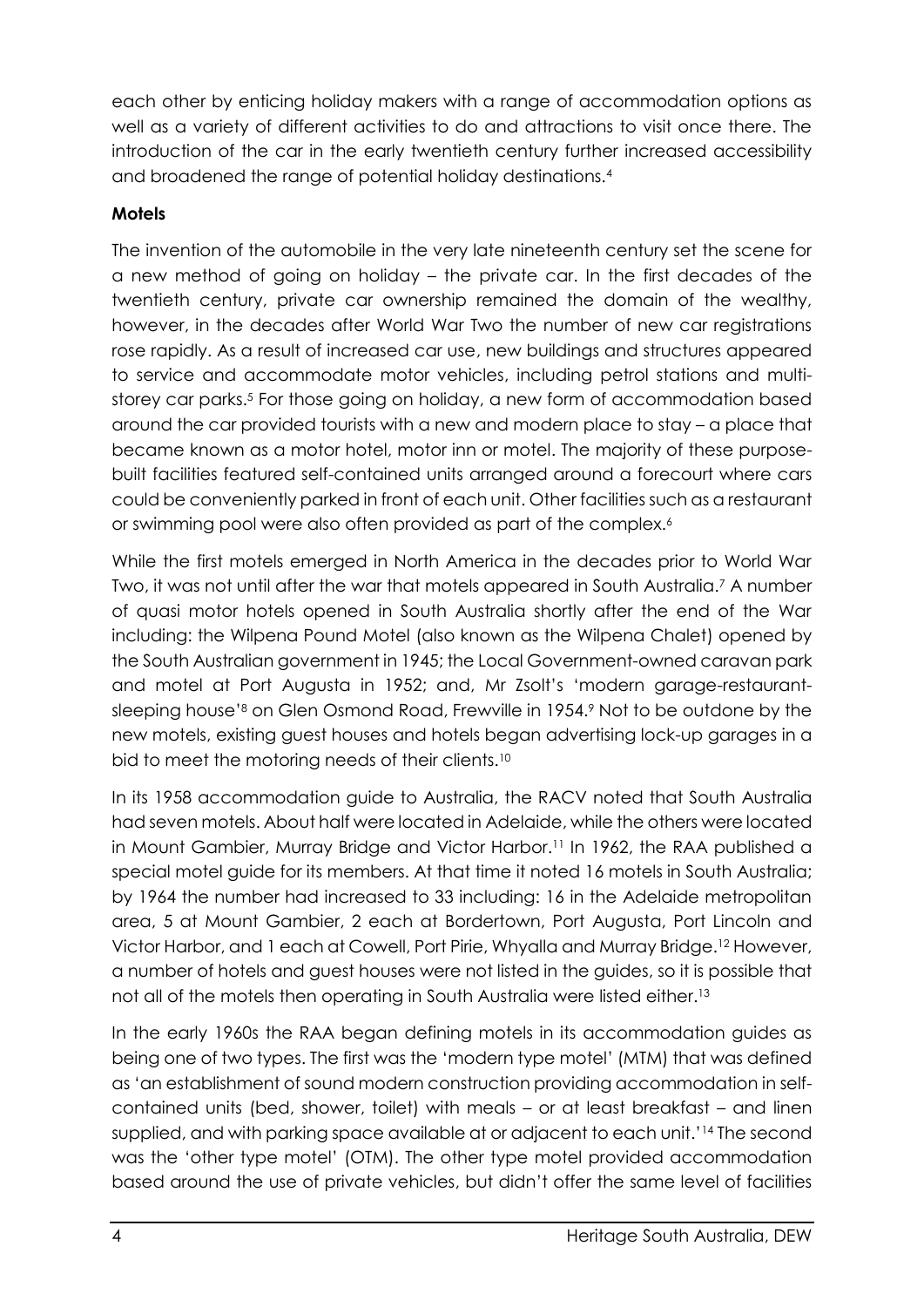and/or services as the modern type. The first modern type motel advertised by the RAA on Kangaroo Island was Ellson's Seaview (the nominated place) in 1967.<sup>15</sup>

# **Tourism on Kangaroo Island**

Kangaroo Island's potential as a holiday destination began to be realised in the late nineteenth century when Nils Ryberg started a tourist operation based at American River in 1894. Tourists were initially accommodated in tents, but later a guest house was constructed.<sup>16</sup> In the early twentieth century the popular press promoted Kangaroo Island's temperate climate, diverse 'beauty spots', and variety of waterbased attractions. One author claimed that Kangaroo Island 'can lay indisputable claim to soveregrity [sic] as the fairest of all the queenly seaside resorts of the Commonwealth,' <sup>17</sup> and another that the Island was the sanatorium of South Australia. However, transport to, from and on the Island was problematic.<sup>18</sup>

The arrival of the SS *Karatta* from England in 1908 provided a regular and reliable connection between Kangaroo Island and the mainland. There were two services per week leaving Wednesday and Sunday mornings from Port Adelaide, stopping in Glenelg then Hog Bay and Kingscote, and returning on Thursday and Monday. A regular air service was provided by Mac Robertson Miller Aviation from 1928. The planes landed in Chapman's paddock outside of Kingscote until the aerodrome was built in 1940.

In the early twentieth century, tourists found travelling around the Island difficult due to poor roads and limited access to vehicles. Consequently, many of the hotels, guest and boarding houses offered transportation to key locations as well as boating, fishing, shooting, and similar excursions. Initially, horse-drawn vehicles were the main form of transport, but by the mid-1920s, motorised excursions were also being advertised in tourist brochures created by the South Australian Intelligence and Tourism Bureau.<sup>19</sup>

While some hotels, for example the Queenscliff Hotel built in 1883 in Kingscote, were constructed on the Island during the late nineteenth century, the influx of tourists in the early twentieth century resulted in the construction of new hotels as well as boarding and guest houses to specifically cater for the tourist trade. Accommodation was focused around Kingscote, Penneshaw and American River. The first hotel built in Kingscote specifically for the burgeoning tourist trade was the 1907 Ozone Hotel. At that time, the Ozone was a palatial beachside building boasting 57 rooms, commanding views of the ocean, a French Chef, saloon, ordinary bar, billiard room, two dining rooms and several parlours. It was destroyed by fire in 1918, and a less imposing structure was built in its place in 1919.<sup>20</sup>

In addition to the Queenscliff and Ozone Hotels, a number of boarding houses were built or converted from existing homes or other premises during the first decades of the twentieth century. Those operating in Kingscote at that time included Carnarvon House (Woodleigh House), the former Coffee Palace, Cook's Tourist Retreat, Mrs Ruthven's, Burra Burra, Sea View, and Mrs Strawbridge's. While the two hotels were owned and operated by men or as family establishments, most of the guest houses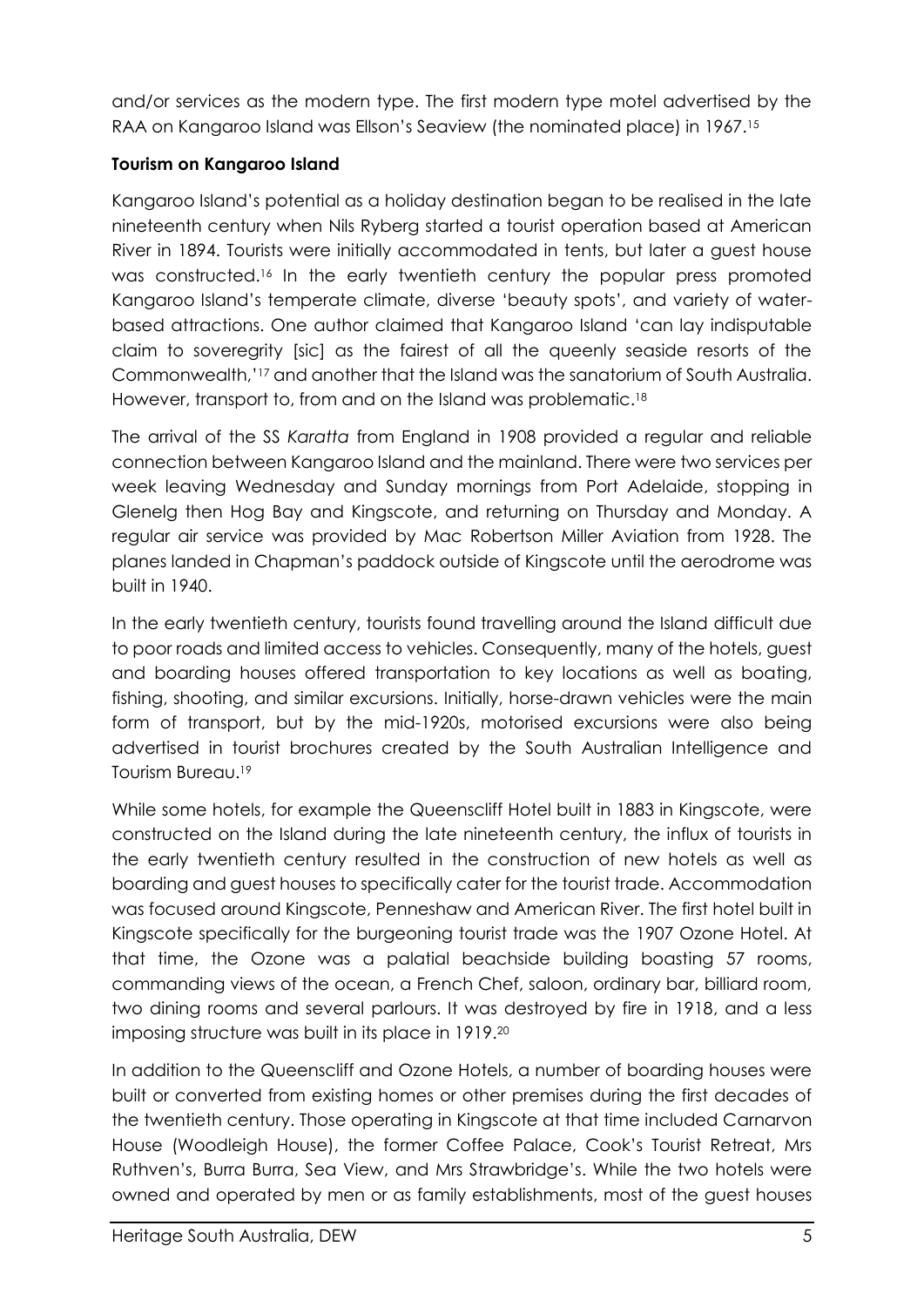were run, at one time or another, by female proprietors including Carnarvon House (Woodleigh House), Mrs Ruthven's, Sea View, Mrs Strawbridge's, and Burra Burra.<sup>21</sup>

### **Seaview Guest House, Kingscote**

The allotment on which Seaview Guest House is located was purchased by William Strawbridge in 1906. The Seaview Guest House, also known at different times as Sea View, appears to have begun operating in late 1912 and is not to be confused with Seaview Farm near Kingscote that also offered accommodation in the early years of the twentieth century. While the property remained in Mr Strawbridge's ownership, advertisements from 1913 indicate that Seaview Guest House's proprietor was Mr John H Northcott.<sup>22</sup> Mr Strawbridge disappeared in mysterious circumstances in 1922 and was presumed dead.

John Turner, a local Kingscote store-keeper acquired the property in 1923. By November 1924, advertisements for Seaview indicate that Florence Ellson had taken over the role of guest house proprietor, and she then purchased the property from Turner in 1927. Up until this point in time, Seaview Guest House was a timber structure, however, Mrs Ellson expanded the business in the late 1920s by constructing the large limestone-faced bungalow that is the nominated place.<sup>23</sup> The addition of the Bungalow made a substantial contribution to the Kingscote townscape at that time and, in particular, the foreshore.

Florence Ellson ran the guest house for a number of years before handing management of the business over to her son Ivan and his wife Mavis, who were running it by 1948. In 1963, Florence Ellson and her son Ivan purchased the adjacent allotment on Chapman Terrace as tenants in common. At that time, Florence Ellson was no longer living on Kangaroo Island and had moved to the Adelaide suburb of Semaphore Park.

In 1964, the original timber guest house burnt down and the first motel units were constructed soon afterwards. <sup>24</sup> Alexander states that the motel units were constructed as early as 1964, however, while the Seaview guesthouse was included in the RAA accommodation guides from 1960, it was not until 1967 that the guide noted that the property also had six model units of the 'modern type'. At that time, it was the only motel accommodation on Kangaroo Island included in the RAA *Accommodation Guide*. Additional motel units were built in the 1970s. The Seaview Guest House and Motel is still owned by members of the Ellson family. The property was offered for sale in 2017, however, it appears to have been removed from the market without being sold.<sup>25</sup>

# **Chronology**

- 1853 A tram service links Goolwa and Port Elliot and is extended in 1864 to Victor Harbor.
- 1854 Half day holiday is granted for solicitor's clerks on Saturdays.
- 1854 The process of macadamising the road between Adelaide and Glenelg begins.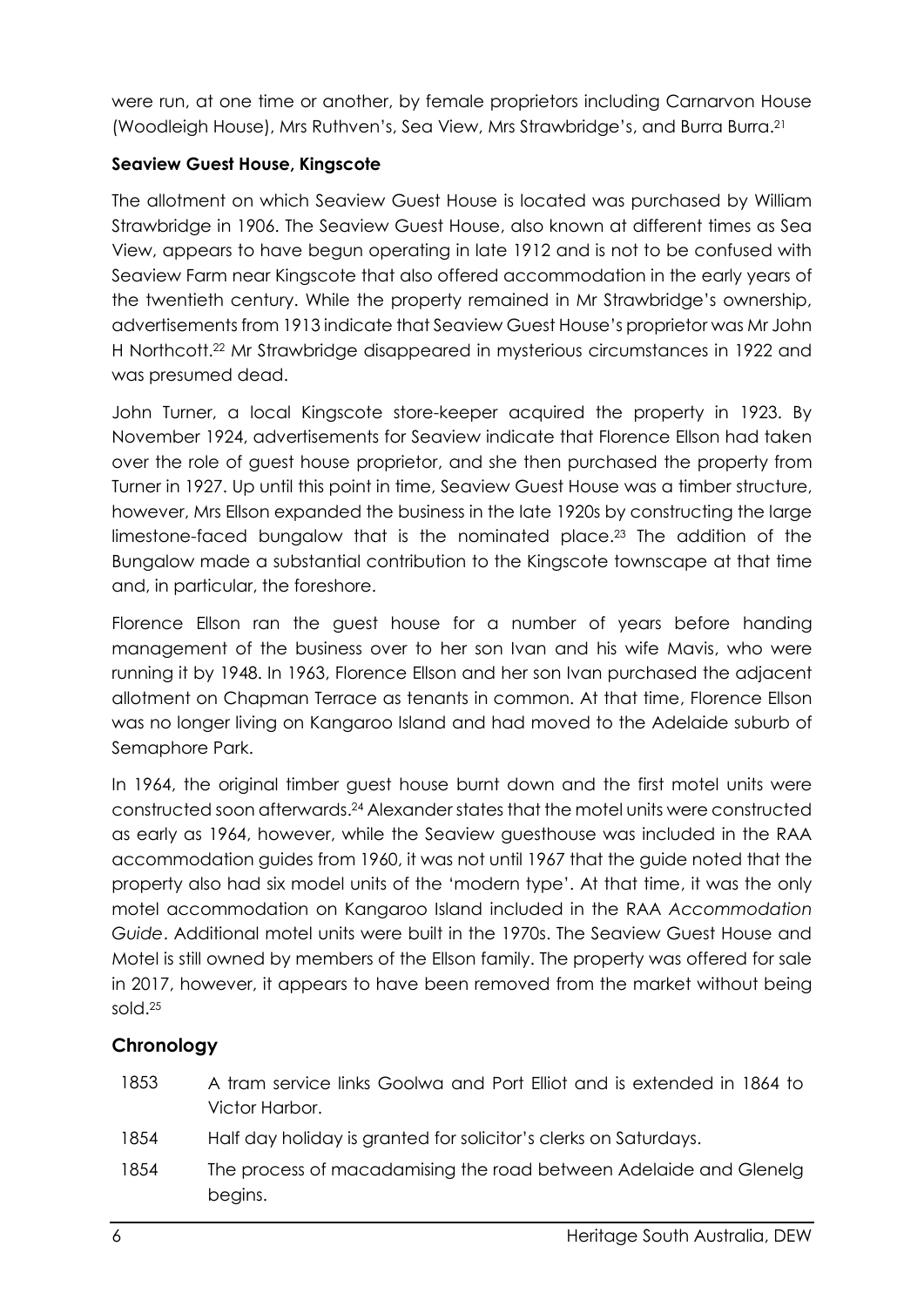#### 1860 Glenelg Jetty opens.

1866 ongoing Glenelg is recognised as a popular destination for holidays, be they a single day or longer. A range of amusements and attractions operate along the foreshore including a merry-go-round, side shows, donkey rides, Pierrot shows, beach picnics, etc. A number of hotels and guest houses are built to accommodate holiday makers.

1869 Train services between Strathalbyn and Middleton begin.

1870s-The popularity of swimming as a pastime and leisure activity grows.

- 1880s
- 1870s-Semaphore is a popular seaside location for holidays and day visits and
- 1960s a range of amusements are provided and/or erected along the foreshore including donkey rides, side shows, Pierrot shows, etc.
- 1873 Train services to Glenelg begin operating making Glenelg a popular location for day trippers, especially on Sundays and public holidays. In its first year of operation 468235 passengers use the service. By 1883 the number of passengers per annum has more than doubled.
- 1873 The Bank Holidays Act is assented making Sundays and nine other days during the year Bank Holidays.
- 1874 The Civil Service Act is assented providing public servants with up to three weeks of annual leave.
- 1875 Glenelg Bathing Co opens baths (for men only) north of the Glenelg jetty.
- 1878 Semaphore Jetty opens.

1880s onwards Port Elliot, Victor Harbour and Middleton become popular seaside holiday locations for the residents of Adelaide and a range of hotels and guest houses are constructed to accommodate holiday makers.

- 1881 Glenelg Bathing Co opens a ladies bathing area at Glenelg.
- 1882 Train services to Grange and in 1883 a tram link to Henley begin operating and the area develops as a location for seaside holidays and day tripping.
- **1883 Queenscliff Hotel, Kingscote opens, it is enlarged in 1894 and extended to become a two-storey building in 1911.**
- 1888 The District Council of Kingscote is proclaimed.
- 1888 Train services begin between Adelaide and Victor Harbor.
- **1894 Nils Ryberg begins operating a tourism business including providing accommodation in tents at American River, Kangaroo Island.**
- 1903 Penneshaw Hotel opens at Penneshaw, Kangaroo Island.
- **1906 William Strawbridge purchases the allotment where the first Seaview Guesthouse is built sometime prior to 1913.**
- 1907 The palatial Ozone Hotel is built in Kingscote specifically to accommodate the burgeoning tourist trade on Kangaroo Island.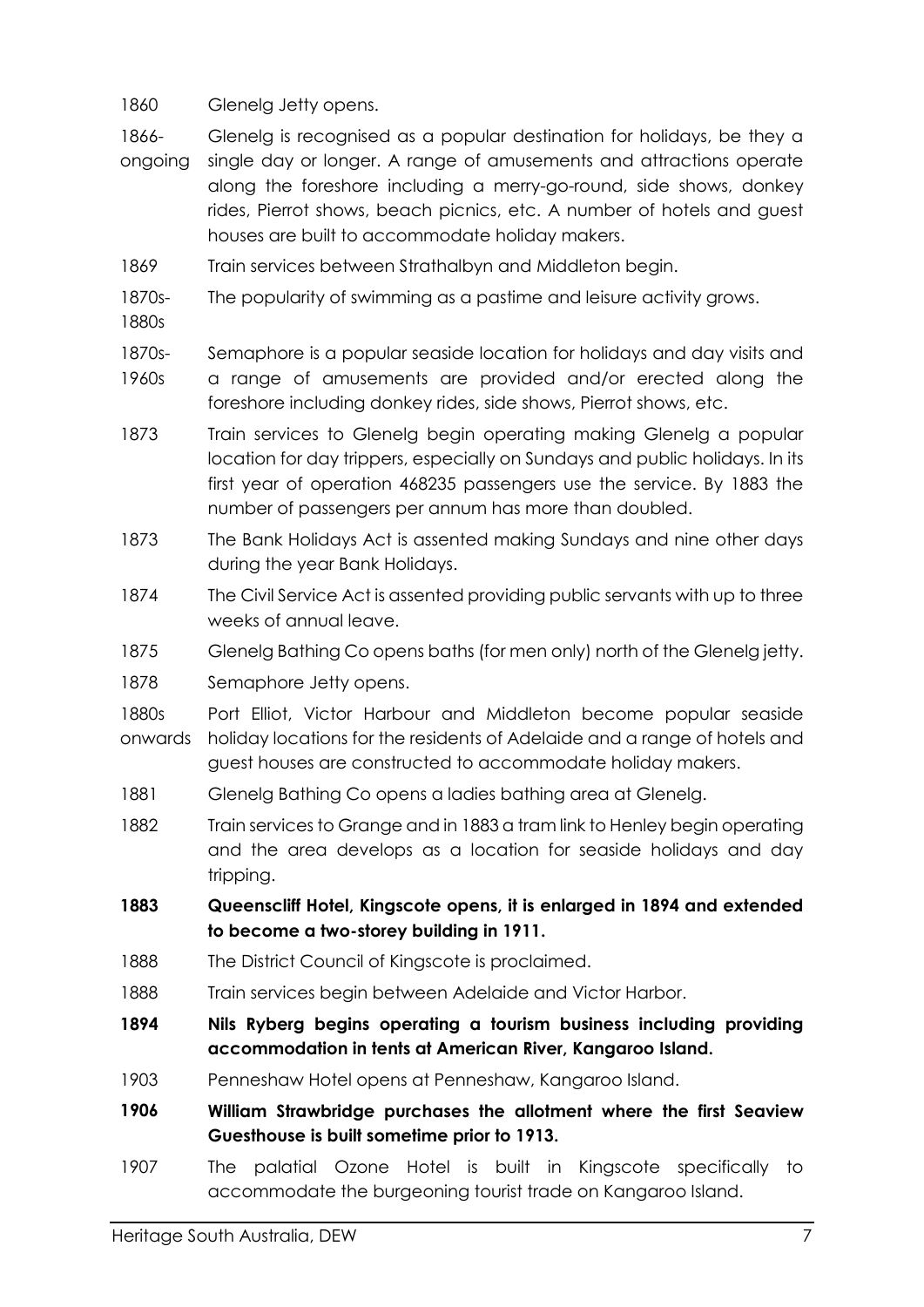- 1907 Popular tourist attractions on Kangaroo Island include its spectacular beaches and scenery, fishing, boating, bathing, library, tennis, golf links, sports and from the 1920s caving.
- 1908 Carnarvon House (Woodleigh House) is built and begins operating as a guest house for tourists on Kangaroo Island.
- 1908 SS *Karatta* begins a regular ferry service between Adelaide and Kangaroo Island.
- 1908 The first car is brought over to Kangaroo Island by a holiday maker.
- 1910 South Australians enjoy 11 public holidays per year.
- 1910s Construction of the seawall and foreshore improvements at Glenelg.
- 1911 Mixed bathing is allowed at Glenelg.
- **c1912 First Seaview Guest House is constructed (timber structures later razed by fire)**
- **1913 John Northcott is listed in advertisements as the proprietor of Seaview Guest House.**
- 1918 Fire destroys the Ozone Hotel.
- 1919 The Ozone Hotel is rebuilt.
- **1923 John Turner, a local shop keeper, acquires Seaview Guest House after Strawbridge went missing in 1922 and is presumed dead.**
- **1924 Advertisements note that Florence Ellson manages the Seaview Guest House.**
- 1925 Victor Ryan, Director of the South Australian Intelligence and Tourism Bureau agrees to the publication of tourism brochures for Kangaroo Island.
- **1927 Mrs Ellson acquires Seaview from John Turner.**

The first aeroplane lands on Kangaroo Island.

- 1928 Mac Robertson Miller Aviation begin the first regular air passenger service between Adelaide and Kangaroo Island. The planes land in Chapman's paddock near Kingscote.
- **c1928 Mrs Ellson builds a large bungalow at Seaview (nominated place) for additional accommodation.**
- 1929 Luna Park opens at Glenelg.
- 1940 Kingscote Aerodrome opens near Cygnet River, Kingscote.
- 1945 Wilpena Pound Motel or the Wilpena Chalet opens.
- **c1948 Ivan and Mavis Ellson take over the management of Seaview Guest House.**
- 1952 Combined motel and caravan park opens in Port Lincoln.
- 1954 Don Dixon establishes Seal Bay tours on Kangaroo Island and transports tourists around the Island in a 1936 Packard.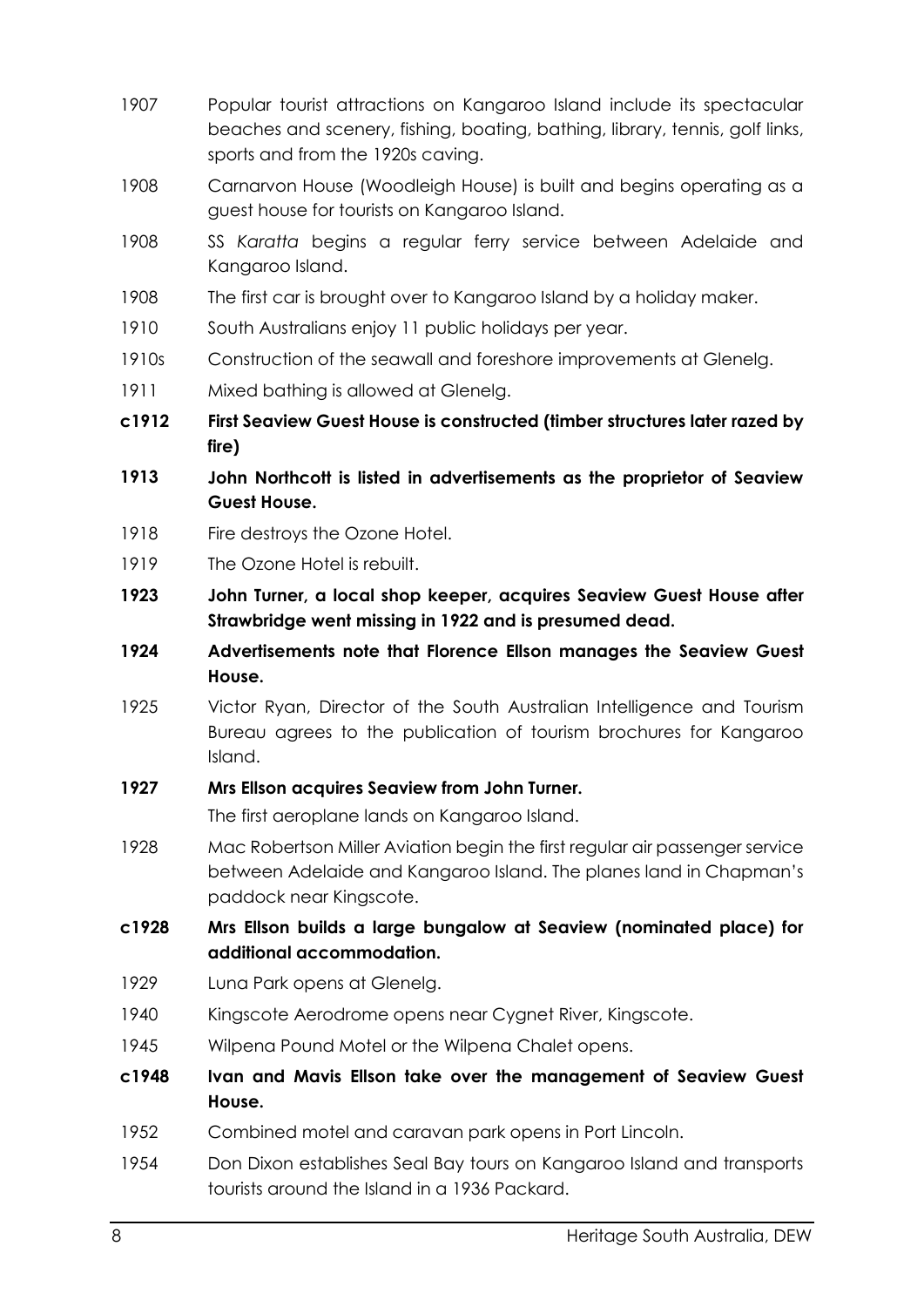|         | Mr Zsolt opens his 'modern garage-restaurant-sleeping house' located in<br>Glen Osmond, Adelaide.                                                                        |  |  |
|---------|--------------------------------------------------------------------------------------------------------------------------------------------------------------------------|--|--|
| 1958    | RACV notes that there are 7 motel in South Australia. Approximately half<br>are located in Adelaide and the others in Mount Gambier, Murray Bridge<br>and Victor Harbor. |  |  |
| 1961    | The SS Karatta is replaced by the MV Troubridge.                                                                                                                         |  |  |
| 1962    | The RAA publishes a special motel accommodation guide and notes 16<br>motels in South Australia at that time.                                                            |  |  |
| 1963    | Florence and Ivan Ellson purchase the allotment adjacent to Seaview as<br>tenants in common. Florence is living at Semaphore Park at that time.                          |  |  |
| 1964    | The RAA lists 33 motels in South Australia.                                                                                                                              |  |  |
|         | The original Seaview Guest House (a wooden structure) is razed by fire.                                                                                                  |  |  |
| 1964-67 | A cubiform wing of six motel units is constructed at Seaview Guest House.                                                                                                |  |  |
| 1967    | The RAA Accommodation guide includes the 6 motel units at Seaview in<br>its listing.                                                                                     |  |  |
| c1970s  | Additional motel units are built at Seaview.                                                                                                                             |  |  |
| 2017    | Seaview is offered for sale by the Ellson family, and appears to remain<br>unsold.                                                                                       |  |  |

# **ASSESSMENT OF HERITAGE SIGNIFICANCE**

# **Statement of Heritage Significance:**

As the nominated place does not meet any of the criteria for a State Heritage Place, a Statement of Heritage Significance has not been prepared.

# **Comparability / Rarity / Representation:**

#### **Seaside Guest and Boarding Houses**

The popularity of the seaside as a holiday destination resulted in both the conversion of existing dwellings and the construction of many purpose-built guest and/or boarding houses and hotels for the burgeoning tourist trade in the late nineteenth and early twentieth centuries. A number of guest and/or boarding houses and hotels built and/or in operation at that time still exist, including the following State Heritage Places:

- Albert Hall (Oriental Hotel),16 South Esplanade, Glenelg, 1878, (SHP12558)
- Dwelling (former Del Monte Palace Guest House), 209 The Esplanade Henley Beach, 1911, (SHP14638)
- Dwelling (former Kangarilla Hotel, later and Temperance Hotel and guest house), Dashwood Gully Road, Kangarilla, c1865, (SHP14258)
- Dwelling (Mindacowie Guest Hotel), 48 Goolwa Road, Middleton, 1911, (SHP14054)
- Arnella Guest House (former Port Elliot Hotel), 28 North Terrace, Port Elliot, 1852, (SHP14164)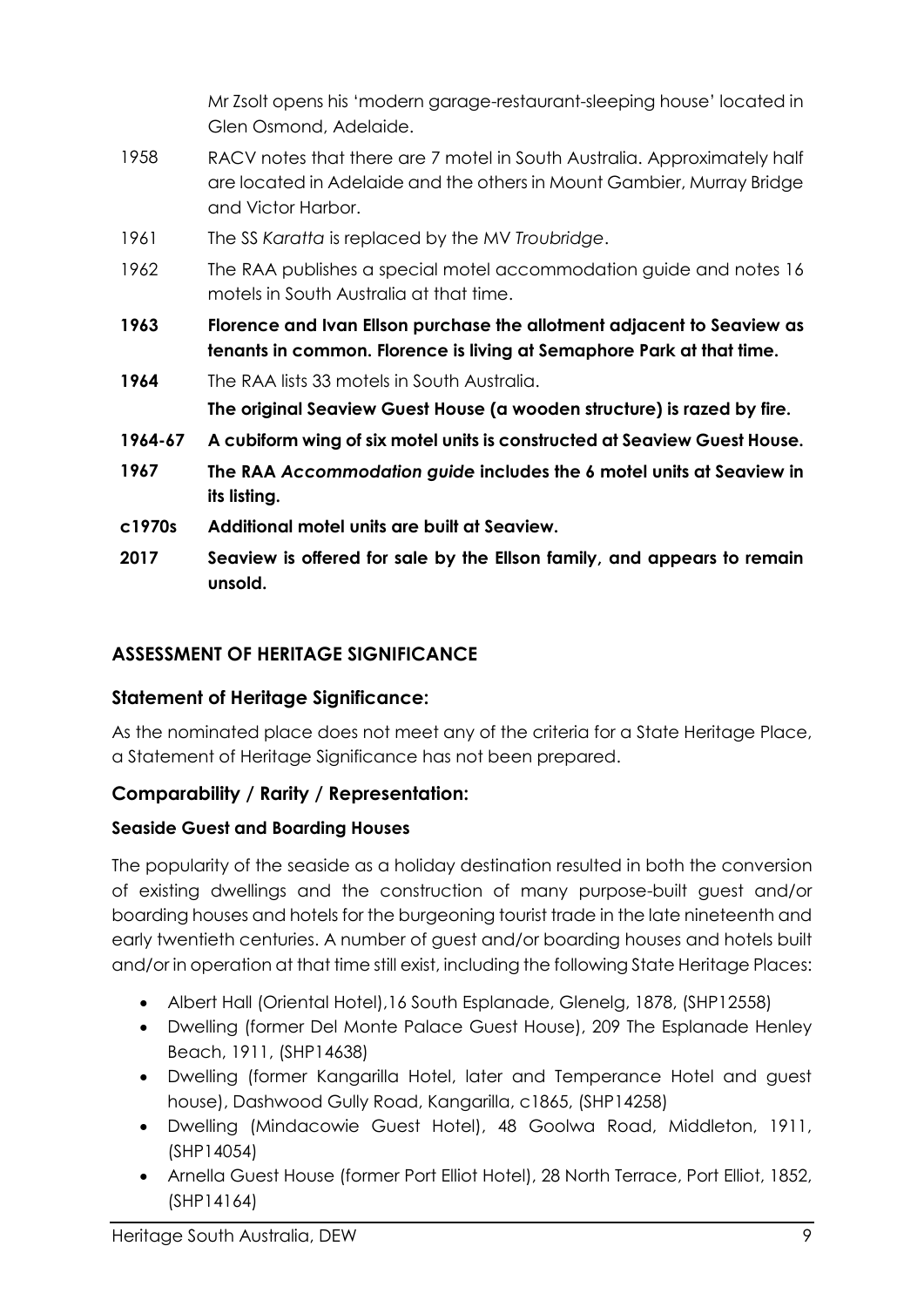- Port Noarlunga Hotel (former Milliari Guest House), 29 Saltfleet Street, Port Noarlunga, c1890, (SHP14496)
- Dwelling (Karatta House), 7 Karatta Road, Robe, c1850, (SHP10464)
- Anchorage Guest House (former Aurora House, later Warringa Guest House), 20-23 Flinders Parade, Victor Harbor, c1910, (SHP11750)
- Franklin Harbour Hotel, 53 Main Street, Cowell, 1881, (SHP14215)
- Ramsgate Hotel, 157 Esplanade, Henley Beach, 1897, (SHP14637)
- Largs Pier Hotel, 198 Esplanade, Largs Bay, 1882, (SHP10638)
- Tumby Bay Hotel, 1 North Terrace, Tumby Bay, 1904, (SHP14247)
- Grosvenor Hotel, 32-44 Ocean Street, Victor Harbor, 1896, (SHP12767)

In addition, a number of hotels and guest and/or boarding houses were built on Kangaroo Island to accommodate tourists in the early twentieth century. None are State Heritage Places, however, many of them, including Seaview Guest House, have been included on the local heritage register, including:

- Queenscliff Hotel, Dauncey Street, Kingscote, 1883, (LHP)
- Ozone Hotel, 67 Chapman Terrace, Kingscote, 1907, (LHP)
- Seaview Guest House, 51 Chapman Terrace, Kingscote (nominated as a State Heritage Place 1 June 2017), 1924, (LHP)
- Penneshaw Hotel and Stables, North Terrace, Penneshaw, 1908, (LHP)
- House (Seaview Lodge), 3 Willoughby Road, Penneshaw, c1860s and 1890, (LHP)
- Former House, Lot 101 Dauncey Street, Kingscote, c1910, (LHP)
- Island Motel formerly Woodleigh Guest House, 1908, LHP (South Australian Heritage Council rejected the nomination for State Heritage listing 18 October 2017)



**Island Motel formerly Woodleigh Guest House, Kingscote, Kangaroo Island** Source: DEW



**Ozone Hotel, Kingscote, Kangaroo Island**

Source: Googlemaps

**Interwar Bungalow**

Interwar Bungalows, also often referred to as Interwar Californian Bungalows, are derived from the English Arts and Crafts movement. Bungalows were popular in the USA in the first decades of the twentieth century, particularly in temperate states such as California. Bungalows became a popular house style in South Australia after World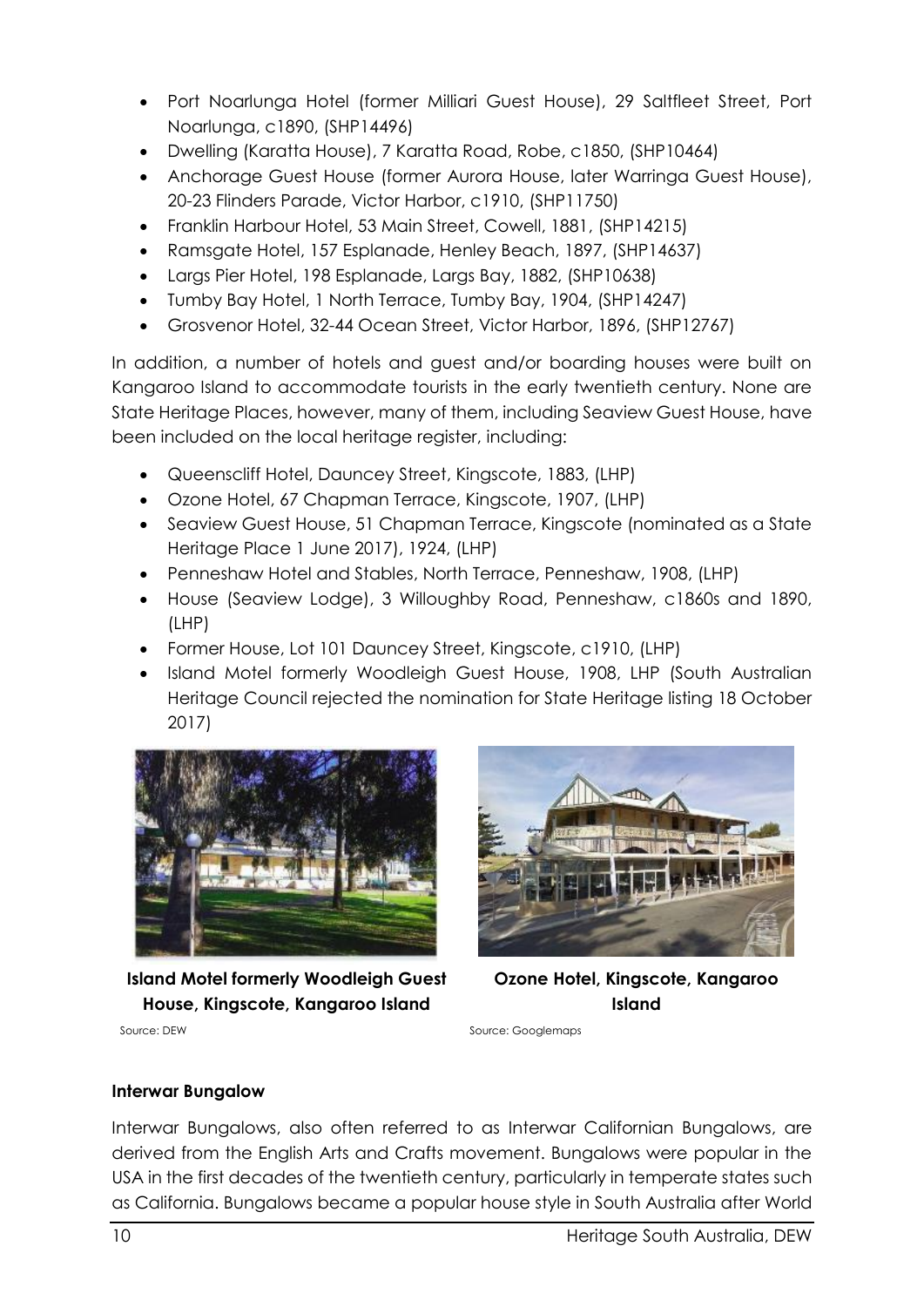War One. The key features of the Interwar Bungalow are: homely character; use of natural materials and finishes; prominent low-pitched roof; wide eaves; exposed roof timbers; gable ventilator; bracketed purlin; tapered bargeboard; flat-top chimney; shingles; roughcast rendering; tapered pylons with slab capping; grouped posts; river stones; projecting window frames; and, lead-light glazing in geometric patterns. In South Australia, architect Kenneth Milne is recognised as a key practitioner of the style.<sup>26</sup>



# **'Dwelling designed by Kenneth Milne in the Californian Bungalow Style', Kensington (SHP 13999)**

#### Source: Googlemaps, 2016

A search of the South Australian Heritage Register for bungalows yields seven individual State Heritage Places, as well as the State Heritage Area of Colonel Light Gardens, defined by its numerous bungalow homes. Notable examples include:

- Dwelling designed by F Kenneth Milne in the California Bungalow Style, Kensington, 1914, (SHP 13999)
- Dwelling (Sera House formerly Duguid House), Kent Town, 1906, (SHP 13590)
- Mayo House (Tudor bungalow), 1919-1920, North Adelaide, (SHP 13095)

There are also 34 bungalows that are Local Heritage Places including Seaview Guest House. Notable examples include:

- 142-146 Kermode Street, North Adelaide, (LHP)
- 19 Gertrude Street, Norwood, (LHP)
- 16 Victoria Avenue, Unley Park, (LHP)
- 35-41 Cornhill Road, Victor Harbour, (LHP)
- 38 East Terrace, Kensington Gardens, (LHP)
- 6 Coghill Street, Kapunda, (LHP)
- 21 Gilbert Street, Hamley Bridge, (LHP)
- 79 Lefevre Terrace, North Adelaide, (LHP)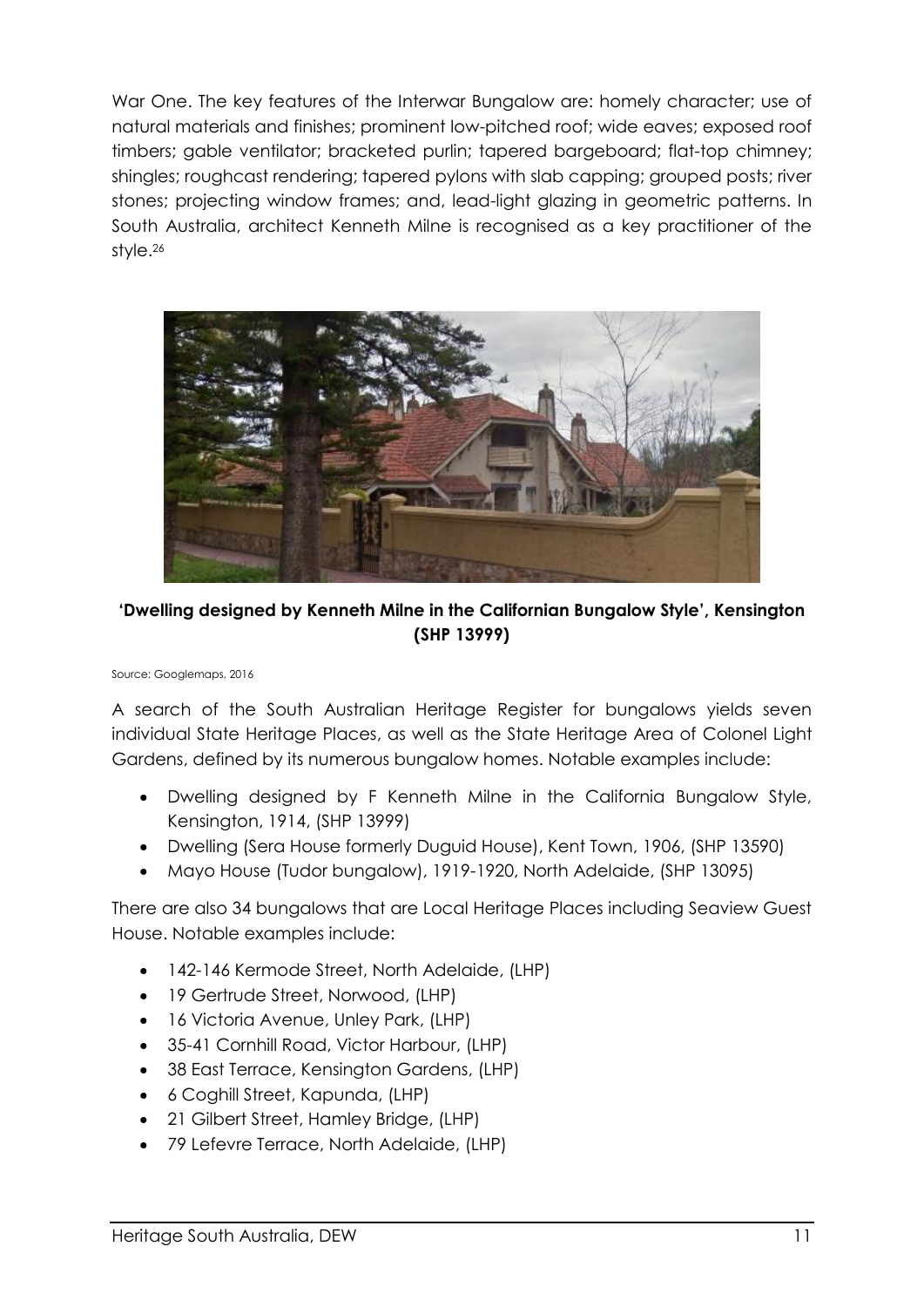

**38 East Terrace, Kensington Gardens (LHP)**



**21 Gilbert Street, Hamley Bridge (LHP)** Source: Googlemaps

Source: Googlemaps

In addition, bungalows feature in many of the suburbs developed in Adelaide during the interwar period and in many of the State's country towns. Some indicative areas in Adelaide include the suburbs to the west around Woodville; eastern suburbs such as Tusmore and Hazelwood Park; inner northern suburbs such as Nailsworth; and southern suburbs such as Hawthorn and Westbourne Park. Thousands of bungalows, in a variety of sizes, have been built across South Australia.

#### **Motels**

A search of the South Australian Heritage Register yields only four places that contain 'motel' in their name. Three are State Heritage Places and one is a Local Heritage Place. While the four places are itemised below, none of them has been listed because of the motel's heritage value. Rather, in each case, a motel was added to an earlier nineteenth century structure that is considered to have State or Local heritage values. Consequently, there are currently no places on the South Australia Heritage Register that have been listed because they represent the emergence of motels as a popular form of accommodation in the decades after World War Two.

The following State heritage places contain motel in their name:

- Adelaide City Park Motel (former Green Dragon Hotel), South Terrace, Adelaide, (SHP 13108) listed because of the heritage value of the nineteenth century hotel
- Flinders Ranges Motel (former Dunn's Flour Mill), 2 Railway Terrace, Quorn, (SHP 10195) listed because of the heritage value of the flour mill
- Seahaven Motel (formerly Robe House), Hagen Street, Robe (SHP 12546) listed because it was a former holiday home for the Governor

The following place is a Local heritage place that contains motel in its name:

 Adelaide City Central Motel (former wine saloon) 21-23 Hindley Street, Adelaide (LHP)

Simon Reeves, the principal consultant at Built Heritage Pty Ltd based in Victoria, notes in his study on the early motels built in Australia that two architectural types dominated. The first known as 'googie' tended towards 'featurism' and included irregular roof forms and other futuristic details.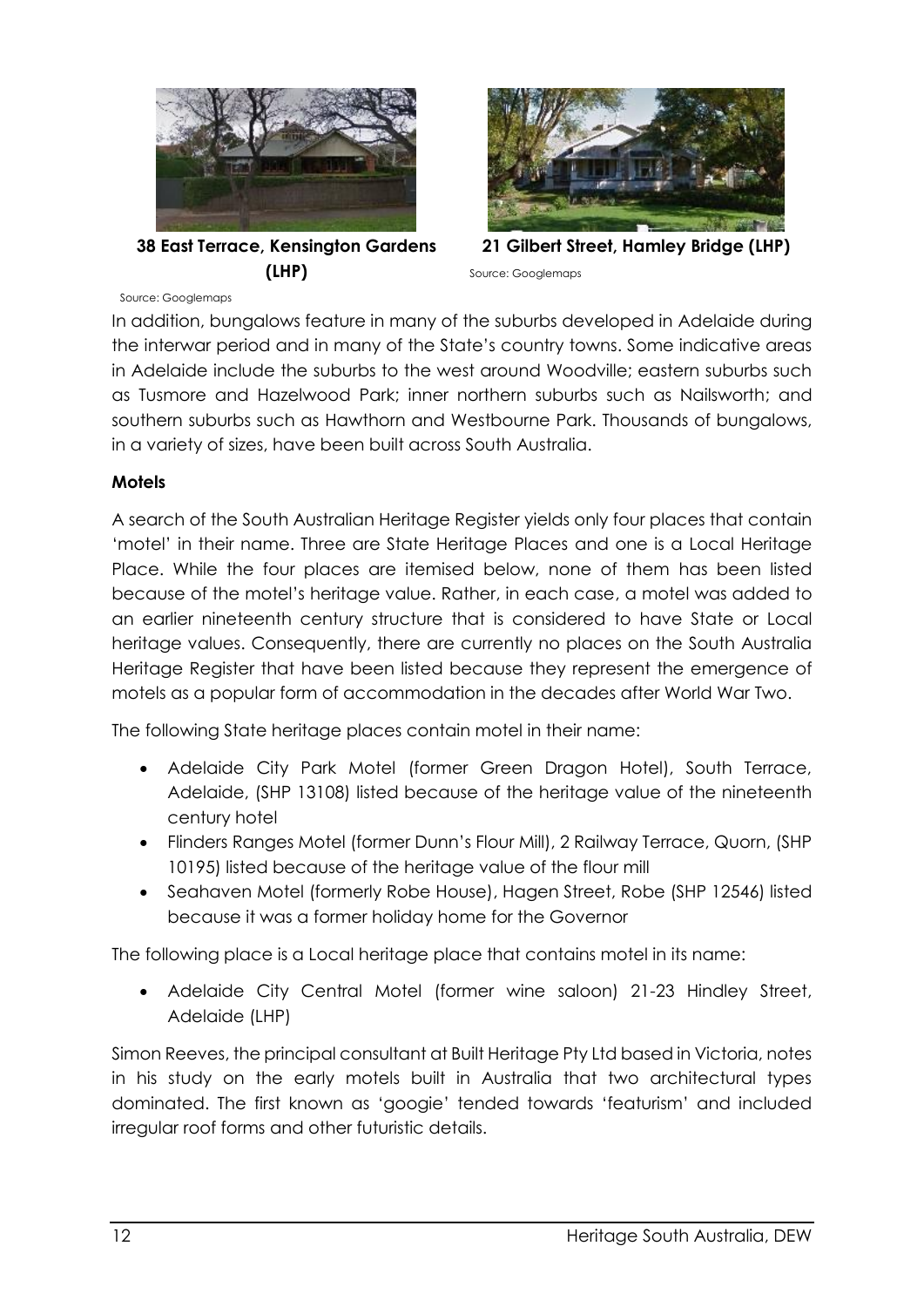

**The Oakleigh Motel, Victoria, 1957 is an early Australian example of Googie motel architecture.**

Source: Google Images



**The Futuro prefabrication house, designed by Finish architect Matti Suuronen, is an example of googie architecture. This example is located in Deep Creek but was once a prominent feature on Melbourne Street, North Adelaide.**

Source: Google Images

The other, was designed in the 'mainstream modernist tradition' and included 'flatroofed single-storey brick buildings with solid walls or piers that alternated with generous full-height window bays.'<sup>27</sup> While single-storey buildings were initially built, two-stories quickly became common as well. It was the modernist style that predominated in South Australia in the early phase of motel development.

A number of motels built in the early phase of the development of this type of accommodation in South Australia still exist and include:

- Blue Lake Motel, Kennedy Ave, Mount Gambier (listed in the 1960-1961 RAA Accommodation Guide)
- Jasper Motel, 17 Jasper Street, Hyde park (listed in the 1960-1961 RAA Accommodation Guide)
- Jubilee Motor Inn (formerly Motel Gambier), Jubilee Highway East, Mount Gambier (listed in the 1960-1961 RAA Accommodation Guide)
- Jacksons Motor Inn (formerly the Havana), Glen Osmond Road, Glen Osmond (listed in the 1963-1964 RAA Accommodation Guide)
- 105 on the Park (Motel Parkland), Park Terrace, Bordertown (listed in the 1963- 1964 RAA Accommodation Guide)
- Cancer Lodge (formerly Parkway Motel), Greenhill Road, Eastwood (listed in the 1964 RAA Accommodation Guide)
- Scotty's, Nottage Terrace, Medindie (ND)

The above list is not exhaustive, however, of particular note are Jacksons Motor Inn in Glen Osmond, and the Blue Lake Motel and Jubilee Motor Inn both located in Mount Gambier. The two hotels in Mount Gambier were listed in the 1960 RAA Accommodation Guide, while the Havana at Glen Osmond was listed in the 1963- 1964 Accommodation Guide. Consequently, these three motels are some of the earliest built in South Australia. The two located in Mount Gambier are modernist in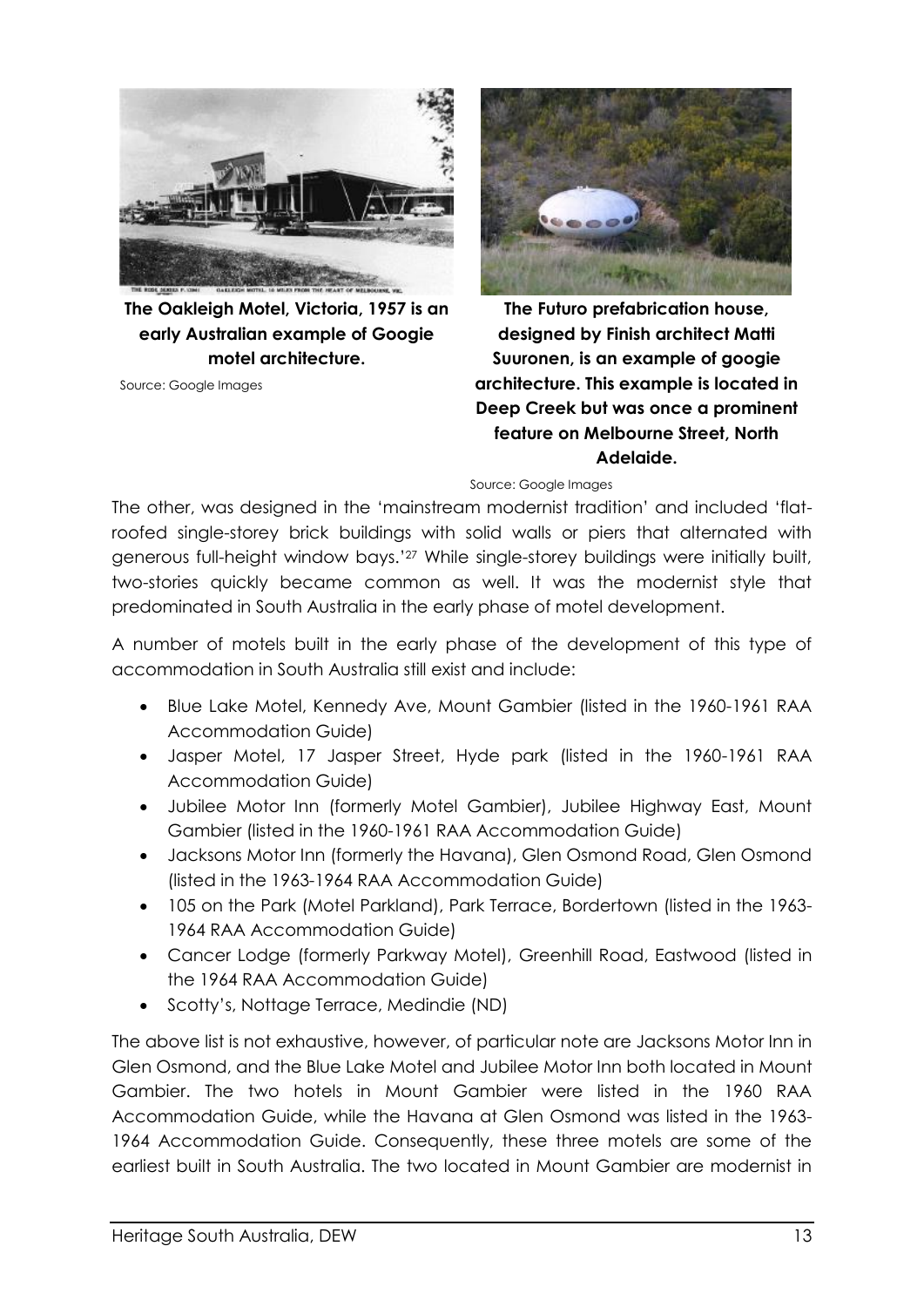design, while the Havana represents both the modernist and googie styles. All three have been modified and/or extended, however, they are still largely intact.



**Blue Lake Motel c1960**

Source: RAA Accommodation Guide (1967), p.34.





**Blue Lake Motel as it appeared in 2016**

Source: Googlemaps, 2016



**Motel Gambier c1960, while the motel is mainstream modern, the sign is googie** Source: RAA Accommodation Guide, 1961, p.36.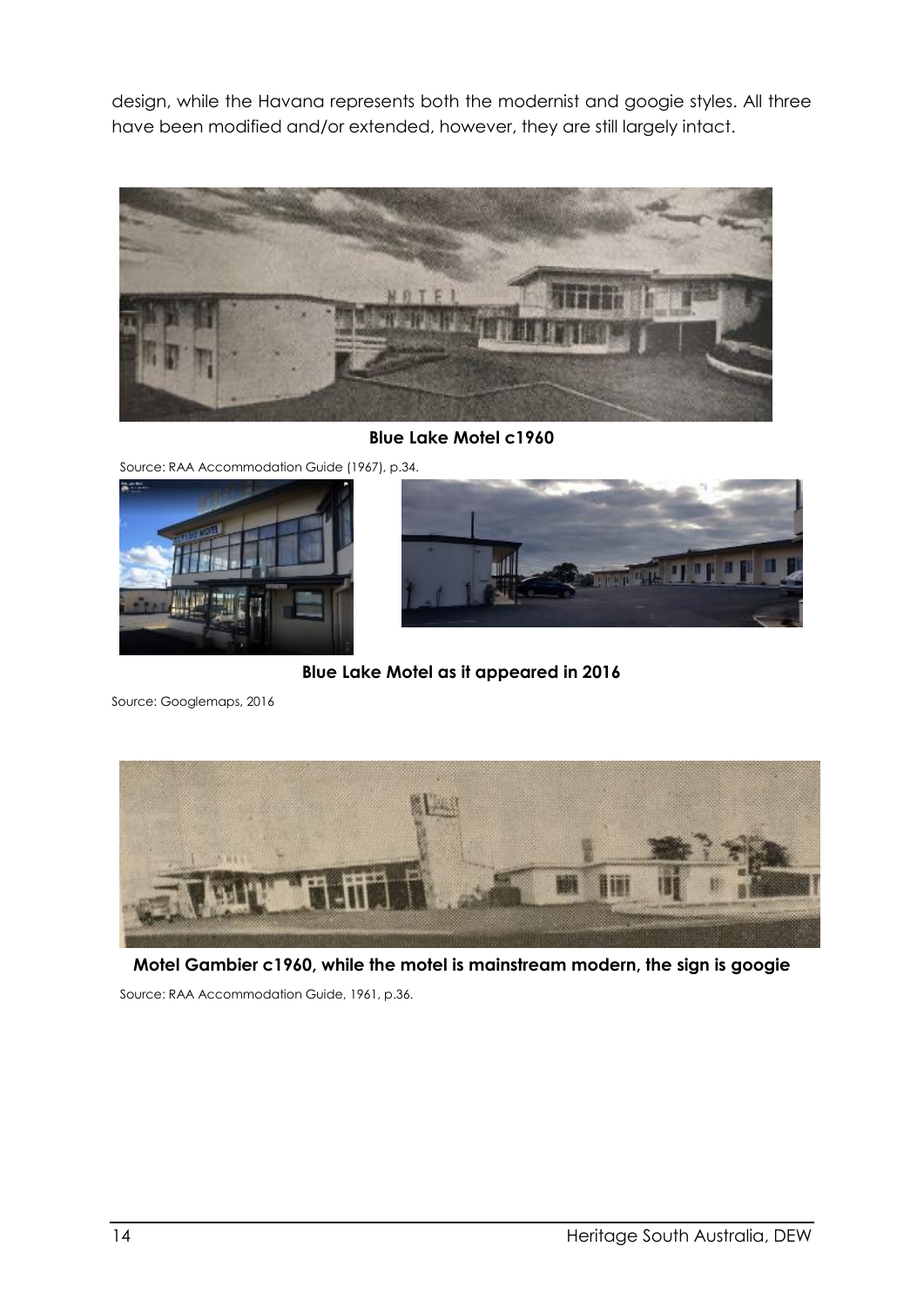



**Jubilee Motor Inn (Motel Gambier) as it appeared 2010 & 2014**

Source: Googlemaps



**Havana Motel 1963** Source: RAA Accommodation Guide, 1964, p.18.





**Jacksons Motor Inn (Havana Motel), Glen Osmond Road as it appeared in 2016 is a South Australian example of a modern and googie-style motel** 

Source: Googlemaps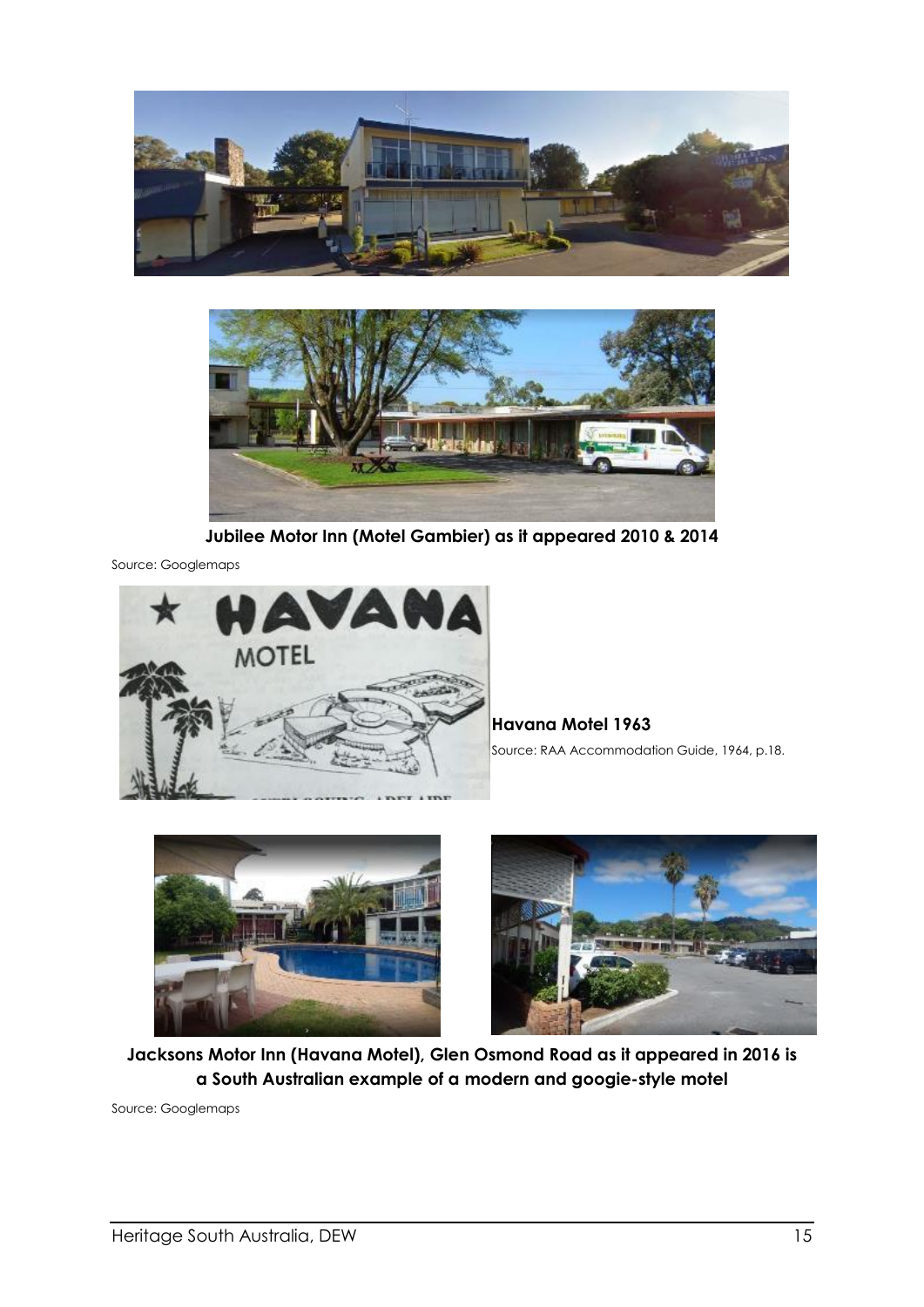# **Assessment against Criteria (Under Section 16 of the** *Heritage Places Act 1993):*

## **(a) it demonstrates important aspects of the evolution or pattern of the State's history.**

With regard to this criterion, consideration has been given to *Guidelines for State Heritage Places,* that note:

*The place should be closely associated with events, developments or cultural phases which have played a significant part in South Australian history. Ideally it should demonstrate those associations in its fabric.*

*Places will not normally be considered under this criterion if they are of a class of things that are commonplace, or frequently replicated across the State, places associated with events of interest only to a small number of people, places associated with developments of little significance, or places only reputed to have been the scene of an event which has left no trace or which lacks substantial evidence.*

The Seaview Guest House and later Motel and Guest House is associated with the development of the tourism industry on Kangaroo Island. The Seaview Guest House initially began operation from a timber house in the 1910s, however, it was not until the late 1920s that the bungalow was built. The first six motel units were added in the mid-1960s after the wooden house was razed by fire and are some of the earliest if not the first motel units built on Kangaroo Island.

The development of the tourism industry on Kangaroo Island followed a wellestablished pattern in South Australia whereby new seaside holiday locations became popular as transport to them became more readily accessible. However, by the mid-1920s Kangaroo Island was one of many locations South Australians could choose from, and Seaview one of many places that offered holiday accommodation. Further, the tourism industry on Kangaroo Island that had begun to flourish in the early twentieth century was by that time becoming well-established (see Comparability/ Rarity/ Representation section). Consequently, the bungalow is one of many places that represent the history of tourism in South Australia and the development of accommodation specifically for tourists.

The motel units built in the mid-1960s and 1970s are directly associated with the increased use and ownership of private motor vehicles and the construction of built infrastructure to support and promote them in the decades after World War Two. Other examples include multi-storey parking garages, petrol stations and shopping centres. Motels provided holidaymakers with an entirely new way to go on holiday – one that was based around the family car.

While the motel units constructed at Seaview in the mid-1960s are possibly the first motel units of the modern type built on Kangaroo Island – that is they provided a self-contained unit with bathroom and basic kitchen facilities with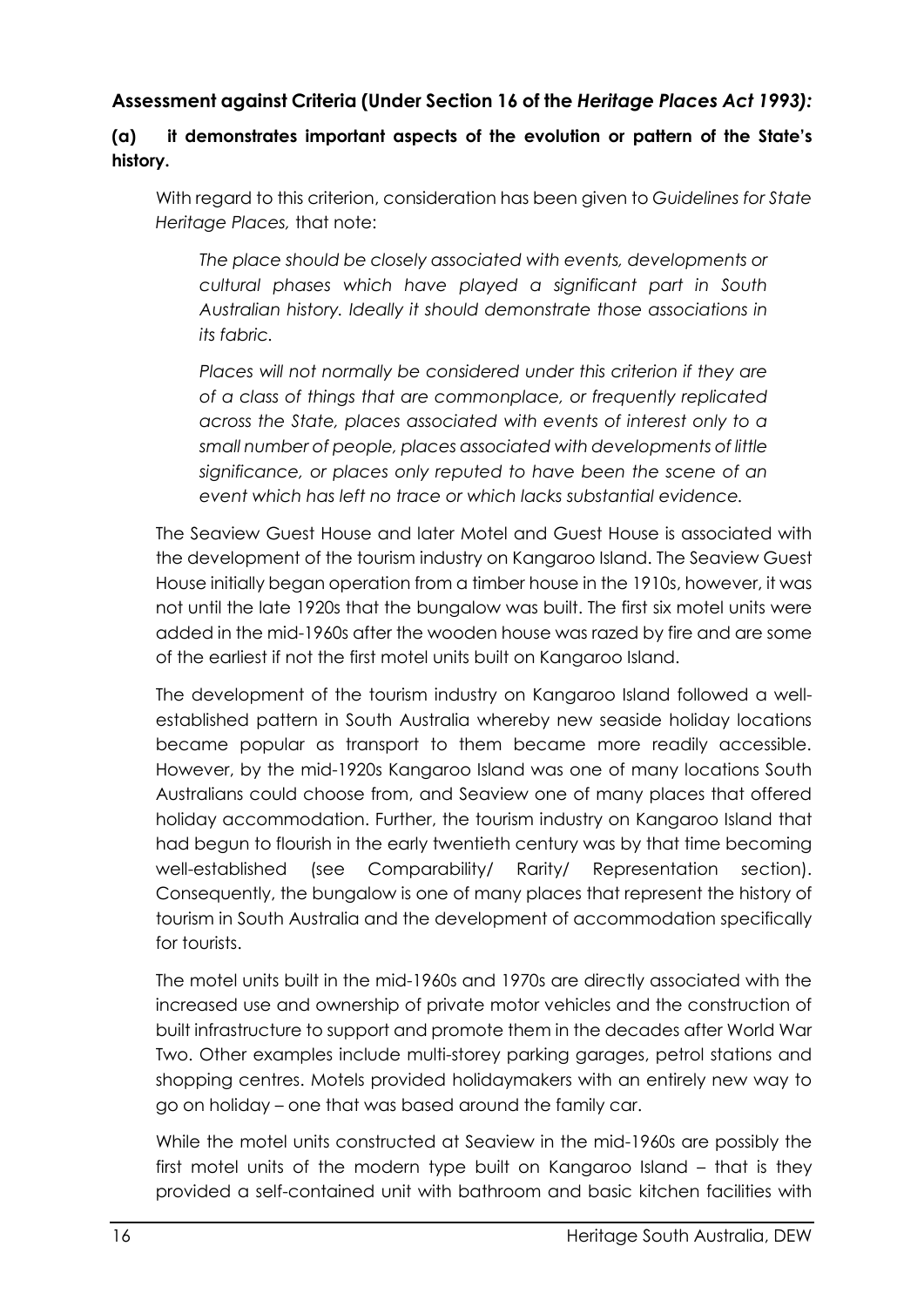parking for the car out front – they are not an early example of either motels or motels of the modern type in South Australia. Rather, by the mid-1960s, motels were already an established form of accommodation, with the earliest having appeared in South Australia in the 1950s.

While Seaview Motel and Guest House makes an important contribution to the understanding of the development of tourism on Kangaroo Island, both before and after World War Two, its contribution is of local rather than State heritage significance.

It is recommended that the nominated place **does not** fulfil criterion (a).

# **(b) it has rare, uncommon or endangered qualities that are of cultural significance.**

With regard to this criterion, consideration has been given to *Guidelines for State Heritage Places,* that note:

*The place should demonstrate a way of life, social custom, industrial process or land use which is no longer practised, is in danger of being lost, or is of exceptional interest. This encompasses both places which were always rare, and places which have become scarce through subsequent loss or destruction.*

*Places will not normally be considered under this criterion if their rarity is merely local, or if they appear rare only because research has not been done elsewhere, or if their distinguishing characteristics have been degraded or compromised, or if they are at present common and simply believed to be in danger of becoming rare in the future.*

Seaview Motel and Guest House is associated with the development of the tourism industry on Kangaroo Island, both in the decades prior to World War Two and after, when the use and ownership of private vehicles changed the way many families went on holiday. Both the bungalow and motel units were purpose-built as tourist accommodation and are still used for this purpose, thereby retaining their connection with the tourism industry.

As the tourism industry continues to thrive both on Kangaroo Island and mainland South Australia, tourist accommodation is not a land use that illustrates a way of life or social custom that is in any danger of being lost. In addition, due to the popularity of the seaside as a holiday destination in the decades prior to World War Two, the bungalow at Seaview cannot be considered a rare example of tourist accommodation from the first half of the twentieth century. There are numerous places along South Australia's coastline that provided accommodation to holiday makers, including a number that are listed as State or Local Heritage Places (see Comparability/Rarity/Representation).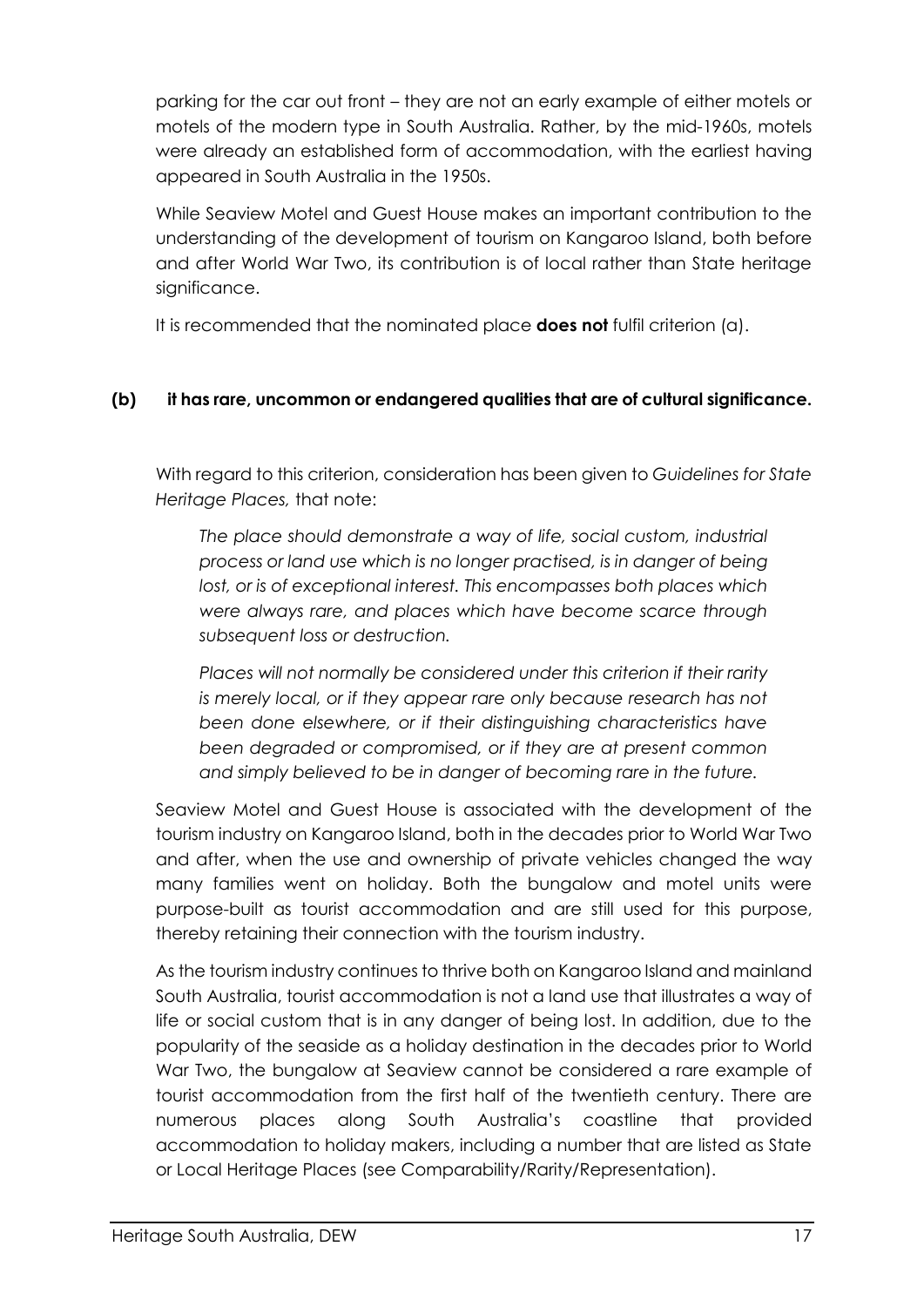In addition, due to the burgeoning popularity of Kangaroo Island in the early twentieth century as a holiday destination, a number of hotels and guest and boarding houses were either purpose-built or offered as tourist accommodation at that time. A number of those places, including Seaview Guest House, are recognised as Local Heritage Places and are listed above.

Similarly, there are numerous motels in South Australia, and therefore the motel units at Seaview cannot be considered to be rare. Nor are motels under threat of becoming a type of land use that is under treat of being lost. While the motel units at Seaview are probably the first built on Kangaroo Island, they do not represent any endangered qualities within South Australia. Therefore their heritage value is of local and not State significance.

It is recommended that the nominated place **does not** fulfil criterion (b).

# **(c) it may yield information that will contribute to an understanding of the State's history, including its natural history.**

With regard to this criterion, consideration has been given to *Guidelines for State Heritage Places,* that note:

*The place should provide, or demonstrate a likelihood of providing, information that will contribute significantly to our knowledge of the past. The information should be inherent in the fabric of the place. The place may be a standing structure, an archaeological deposit or a geological site.*

*Places will not normally be considered under this criterion simply because they are believed to contain archaeological or palaeontological deposits. There must be good reasons to suppose the site is of value for research, and that useful information will emerge. A place that will yield the same information as many other places, or information that could be obtained as readily from documentary sources, may not be eligible.*

The first known structure to be built on the subject allotment was the timber house used as the first guest house at Seaview. The bungalow followed in c1928, with six motel units being constructed in the 1960s and the remainder in the 1970s. The original timber structure was razed by fire in 1964, and it is likely that some of the motel units were built over the cleared site. Consequently, there is likely to be very little at Seaview Motel and Guest House, not currently visible that may yield physical evidence that will provide through analysis a meaningful contribution to the history of South Australia. Further, any information likely to be yielded about the site is already well documented in a number of sources, including, but not limited to, photographs, newspaper articles and tourist brochures.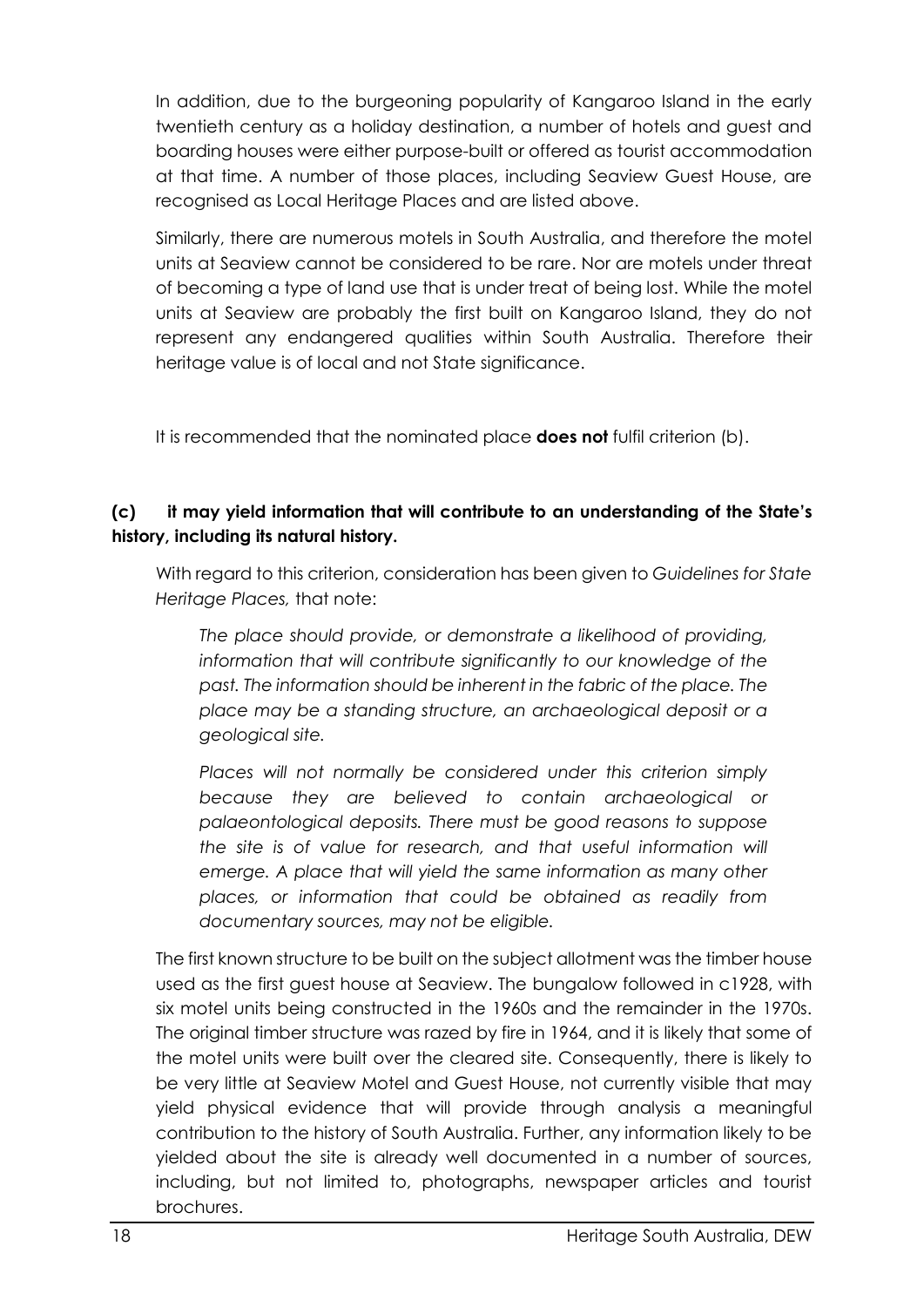It is recommended that the nominated place **does not** fulfil criterion (c).

### **(d) it is an outstanding representative of a particular class of places of cultural significance.**

With regard to this criterion, consideration has been given to *Guidelines for State Heritage Places,* that note:

*The place should be capable of providing understanding of the category of places which it represents. It should be typical of a wider*  range of such places, and in a good state of integrity, that is, still *faithfully presenting its historical message.*

*Places will not be considered simply because they are members of a class, they must be both notable examples and well-preserved. Places will be excluded if their characteristics do not clearly typify the class, or if they were very like many other places, or if their representative qualities had been degraded or lost. However, places will not be excluded from the Register merely because other similar places are included.*

Seaview Motel and Guest House are examples of an early twentieth century bungalow guest house and 1960s-1970s motel. Both the guest house and the motel units are associated with the development of the tourism industry on Kangaroo Island at those two points in time.

When the guest house was built in c1928, there were already a number of purpose-built hotels, guest houses and homes modified to accommodate tourists both on Kangaroo Island and more broadly across the State (see comparison). While the Seaview Guest House is a good example of a purposebuilt guest house on Kangaroo Island and retains a reasonably high degree of integrity, it is not an outstanding representative of a guest house in South Australia. The local heritage values of Seaview Guest House are already recognised through the local heritage listing of the place by Kangaroo Island Council.

The introduction of motels to South Australia is of cultural significance as they heralded the arrival of a new way to go on holiday. Motels reflect the way in which growing car ownership influenced daily life and the built fabric of our towns and cities. Cars created new opportunities for many to holiday in remote locations or to go on travelling holidays, and resulted in the construction of many motels. While the motel units built at Seaview are likely to be the first constructed on Kangaroo Island, and are representative of the modern type designed in the mainstream modern tradition, they are not an outstanding example in the context of South Australia. This is because typically, a motel provided not only accommodation but also other services and facilities such as a restaurant or a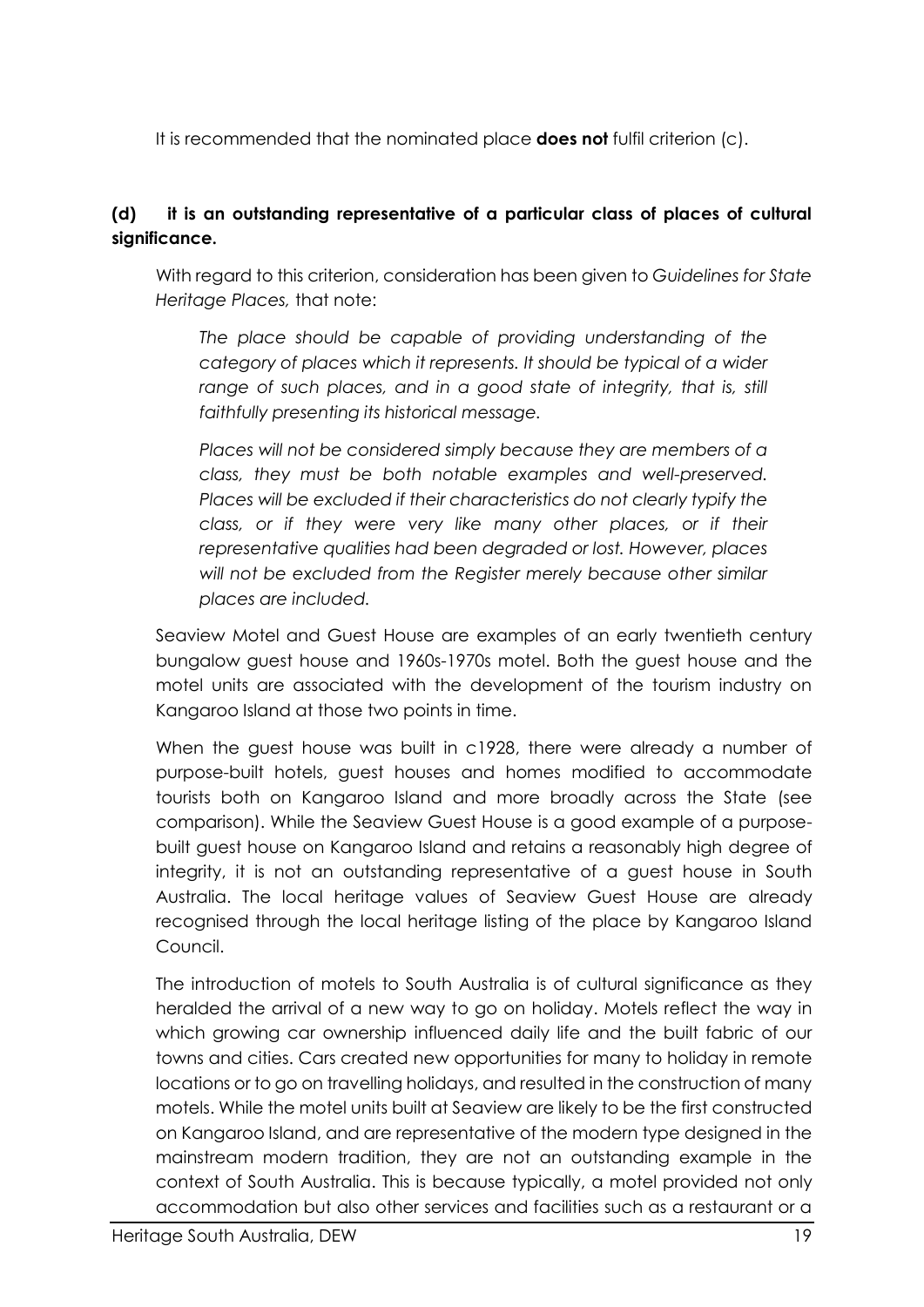swimming pool. Unlike the standard motel model, the units at Seaview were added to an existing guest house to extend the accommodation options for potential guests and failed to provide the other luxuries of a swimming pool and restaurant.

Therefore, Seaview is a hybrid of two different classes of place rather than being an outstanding example of either. Other motels built in South Australia that better represent the class of place known as motels include the Havana (now Jacksons) Motor Inn in Glen Osmond, and the Blue Lake and Motel Gambier Motels in Mount Gambier. These motels were purpose-built as motels and not an addition to an existing accommodation type.

It is recommended that the nominated place **does not** fulfil criterion (d).

## **(e) it demonstrates a high degree of creative, aesthetic or technical accomplishment or is an outstanding representative of particular construction techniques or design characteristics.**

With regard to this criterion, consideration has been given to *Guidelines for State Heritage Places,* that note:

*The place should show qualities of innovation or departure, beauty or formal design, or represent a new achievement of its times. Breakthroughs in technology or new developments in design would qualify, if the place clearly shows them. A high standard of design skill and originality is expected.*

Places would not normally be considered under this criterion if their *degree of achievement could not be demonstrated, or where their integrity was diminished so that the achievement, while documented, was no longer apparent in the place, or simply because they were the work of a designer who demonstrated innovation elsewhere.*

Seaview is comprised of a 1920s Bungalow (guest house) and motel units built in the 1960s and 1970s in the mainstream modernist tradition. Both of these styles are considered in turn.

The guest house is a typical example of the thousands of interwar bungalows built in South Australia in the decades between the two world wars. The building exhibits a number of the key features of the style as described in the comparison section, including a homely character, prominent low-pitched roof, wide eaves, exposed roof timbers, and the use of natural materials – in this instance local limestone. However, while the guest house incorporates key features of the style in its design and retains a degree of integrity, it does not demonstrate a high degree of creative or aesthetic accomplishment at the State level, nor would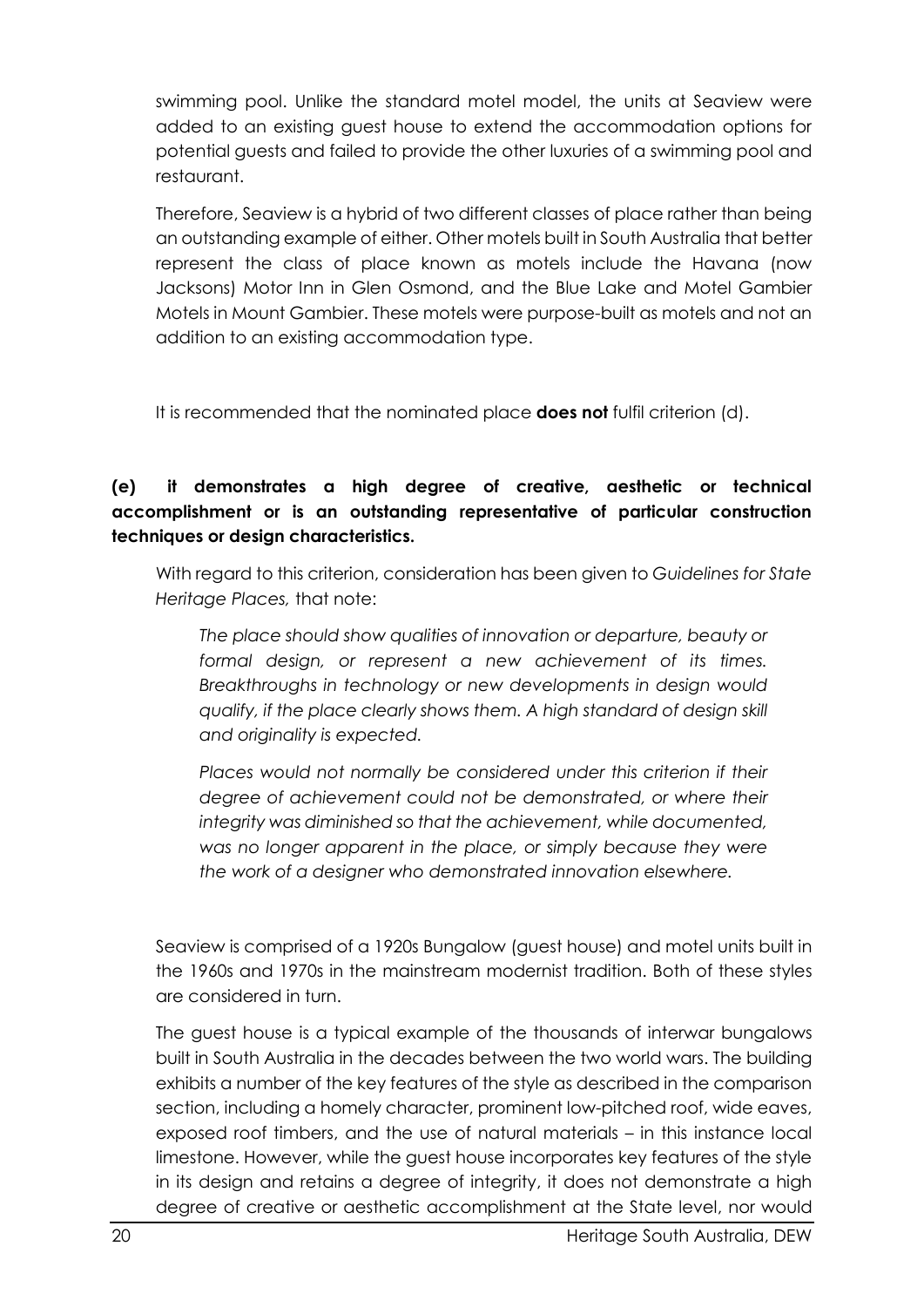the bungalow be considered an outstanding representative of its style at the State level.

The motel units are a good example of motel units designed and built in the mainstream modernist tradition in South Australia during the 1960s and 1970s. They feature key characteristics of the style including flat roofs, brick walls and piers that alternate with full height windows. However, while the units are a good example of the style they are not an outstanding representative of it, nor do they represent a high degree of creative or aesthetic accomplishment.

It is recommended that the nominated place **does not** fulfil criterion (e).

# **(f) it has strong cultural or spiritual association for the community or a group within it.**

With regard to this criterion, consideration has been given to *Guidelines for State Heritage Places,* that note:

*The place should be one which the community or a significant cultural group have held in high regard for an extended period. This must be much stronger than people's normal attachment to their surroundings. The association may in some instances be in folklore rather than in reality.*

*Places will not be considered if their associations are commonplace by nature, or of recent origin, or recognised by a small number of people, or not held very strongly, or held by a group not widely recognised, or cannot be demonstrated satisfactorily to others.*

The Seaview Motel and Guest House has provided accommodation to holidaymakers on Kangaroo Island since the 1920s, and there are likely to be a number of individuals and families for whom the place is regarded with fondness. The property may also be held in warm regard by some members of the local Kingscote community, as is evidenced by the nomination of the place by a Kingscote resident. However, there is no evidence to suggest that there is a strong and enduring cultural or spiritual connection between these individuals and Seaview. Even if some of those individuals have a strong, special and enduring connection with Seaview, they would not be considered to constitute a group or a community of State significance.

It is recommended that the nominated place **does not** fulfil criterion (f).

# **(g) it has a special association with the life or work of a person or organisation or an event of historical importance.**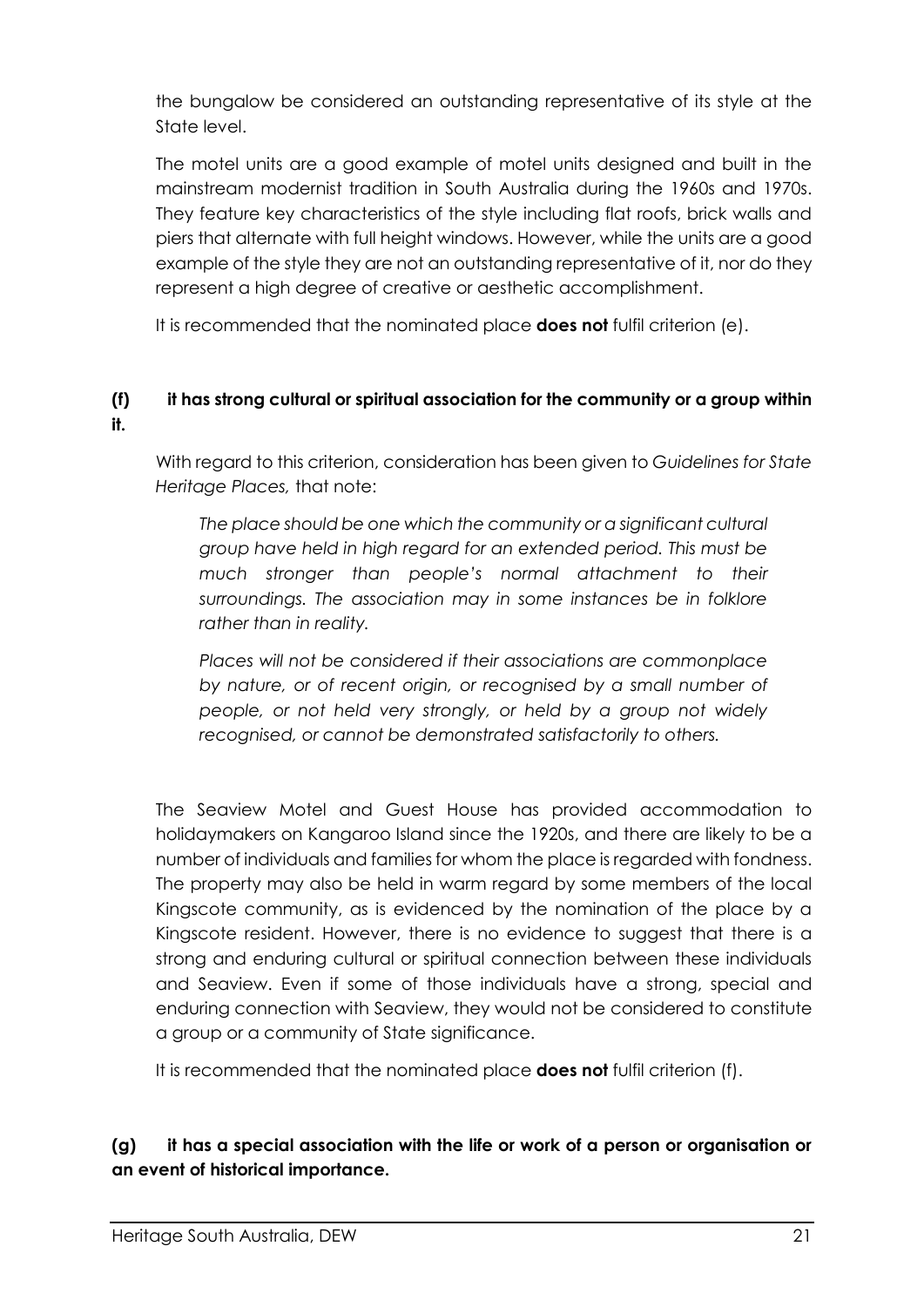With regard to this criterion, consideration has been given to *Guidelines for State Heritage Places,* that note:

*The place must have a close association with a person or group which played a significant part in past events, and that association should be demonstrated in the fabric of the place. The product of a creative person, or the workplace of a person whose contribution was in industry, would be more closely associated with the person's work than would his or her home. Most people are associated with many places in their lifetime, and it must be demonstrated why one place is more significant than others.* 

*Places will not generally be considered under this criterion if they have only brief, incidental or distant association, or if they are associated with persons or groups of little significance, or if they are associated with an event which has left no trace, or if a similar association could be claimed for many places, or if the association cannot be demonstrated. Generally the home or the grave of a notable person will not be entered in the Register unless it has some distinctive attribute, or there is no other physical evidence of the person's life or career in existence.*

Seaview Motel and Guest house is associated with the Ellson family, who have run the property as a family business since the 1920s. While the Ellson family have contributed to the Kingscote and wider Kangaroo Island community by operating a successful local business for many decades, they have not made a strong, notable or influential contribution to the course of South Australian history. Rather, like many families in the State, they have contributed to the social and economic success of their local community. That connection is represented in the local heritage listing of Seaview by the Kangaroo Island Council.

It is recommended that the nominated place **does not** fulfil criterion (g).

# **References:**

# **Books & Book Chapters**

Alexander, Sandy (1997), *Kangaroo Island Chronological History pre 1800-1997*, (Kingscote: Sandy Alexander).

Apperley, Richard, Irving, Robert, Reynolds, Peter (1989), *A Pictorial Guide to Identifying Australian Architecture*, (North Ryde, Angus and Robertson).

Burgess, HT ed. (1909), Cyclopedia of South Australia, (Adelaide: Cyclopedia Company)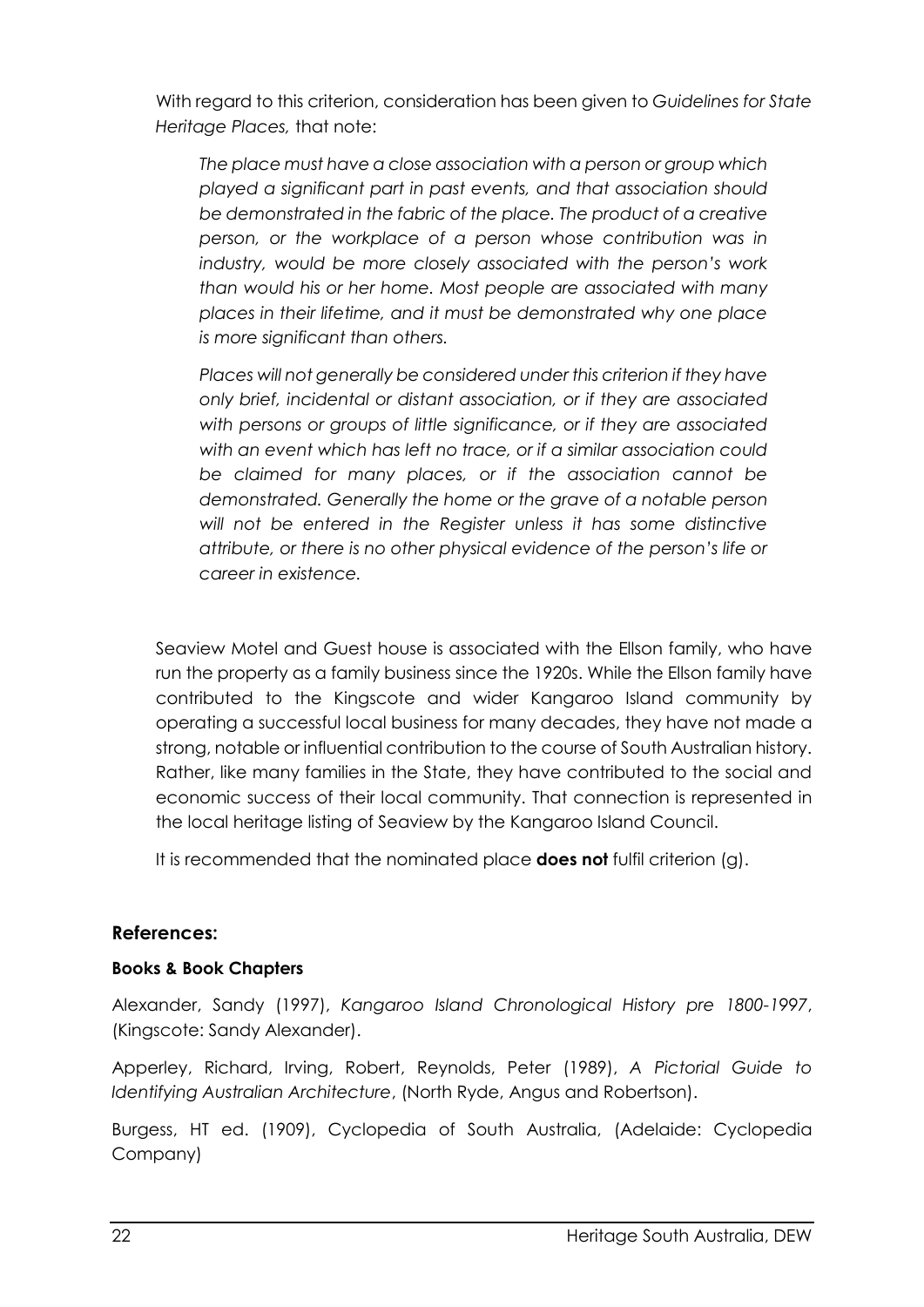Davidson, Jim and Spearritt, Peter (2000), *Holiday Business: Tourism in Australia since 1870*, (Carlton South: Miegunyah).

Donovan, Peter (1996), 'Motor cars and freeways: Measures of a South Australian love affair', in Bernard O'Niel, Judith Raftery and Kerrie Round eds., *Playford's South Australia: Esays on the history of South Austraia, 1933-1968*, (Adelaide: Assoc. of Professional Historians Inc), pp.201-214.

Henley and Grange Historical Society (1986), *From Sand and Swamp to Seaside City A Chronicle of the Henley and Grange Area 1836-1986*, (Adelaide: Henley and Grange Historical Society)

Holt, Averil (1991), *The Vanishing Sand Commemorating 150 Years of Brighton South Australia*, (Adelaide: City of Brighton).

Kingscote CWA, Kingscote Past and Present, (Kingscote: CWA).

Linn, Rob (2001), *A Land Abounding A History of the Port-Elliot & Goolwa Region South Australia*, (Goolwa: Alexandrina Council).

Margolies, John (1995), *Home away from Home: Motels in America*, (Boston: Bulfinch).

### **Journal Articles**

Abell, Lesley (1994), 'Holidays and Health in Nineteenth and Early Twentieth Century South Australia', *Journal of the Historical Society of South Australia*, vol.22, pp.82-97.

Reeves, Simon (2010), 'Australia's First Motels', *The Australian Motel Owners Journal*, vol.10, no.2.

Reeves, Simon (2010), 'Australia's Early Motel Boom', *The Australian Motel Owners Journal*, vol.11, no.1.

#### **Reports**

Lester Firth & Murton Pty Ltd (1982), 'An insight into The Development of Western Adelaide', (Adelaide: Lester Firth & Murton).

McDougall & Vines (2005), 'Kangaroo Island Centres Heritage Suvey & Streetscape Study for Kangaroo Island Council', vol. 2, (Norwood: McDougall & Vines)

#### **Newspapers**

'South Australia's Sanatorium', *Observer* 25 April 1908, p.45.

'Advertising', *The Express and Daily Telegraph* 5 December 1912, p.4.

'Advertising', *The* Advertiser 11 January 1913, p.13.

'CWA Notes', *Standard* 12 August 1948, p.4.

'Motel Opened', *The News* 30 April 1952, p.2.

'New Australian Opens Novel Garage', *The Advertiser* 13 May 1954, p.3.

# **Archival Sources**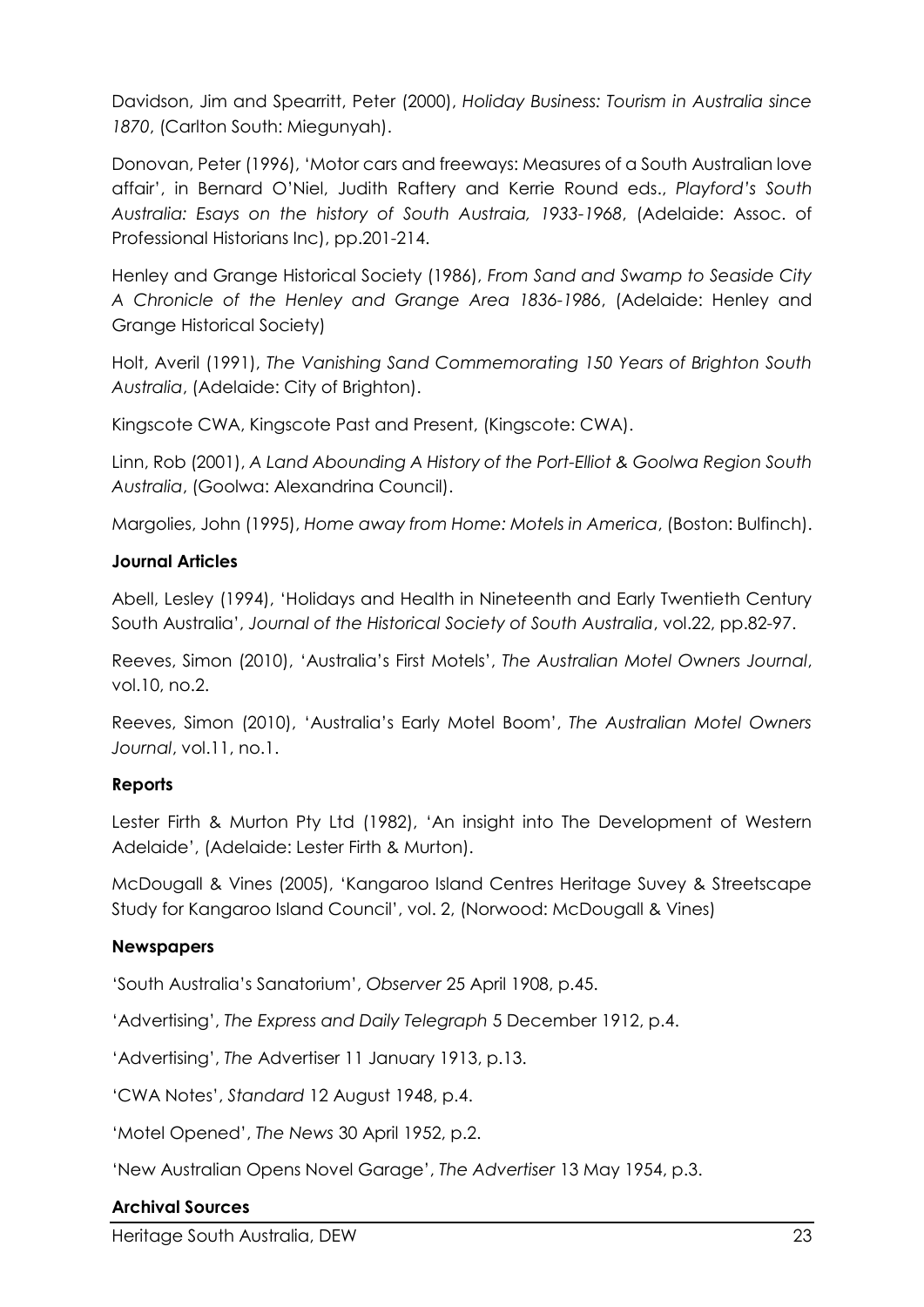RAA (1948), 'Hotel Guide', (Adelaide: RAA).

RAA (1957), 'Hotel Guide', (Adelaide: RAA).

RAA (1960), 'Accommodation Guide', (Adelaide: RAA).

RAA (1962), 'Motel Guide', (Adelaide: RAA).

RAA (1964), 'Accommodation Guide', (Adelaide: RAA).

RAA (1967), 'Accommodation Guide), (Adelaide: RAA).

State Tourist Bureau (1911), 'Kangaroo Island An Ideal Holiday Resort', (Adelaide: State Tourist Bureau).

South Australia, 'Certificate of Title' vol. 754, folio 144.

South Australia, 'Certificate of Title', vol. 3194, folio 72.

South Australian Intelligence and Tourist Bureau, 'Kangaroo Island "Australia's Isle of Wight"', (Adelaide: South Australian Intelligence and Tourist Bureau).

Wilson, John G (1908), 'Kangaroo Island; its progress and prospects (Australia's Isle of Wight)', *Tourist's Register of South Australia*, vol. 1.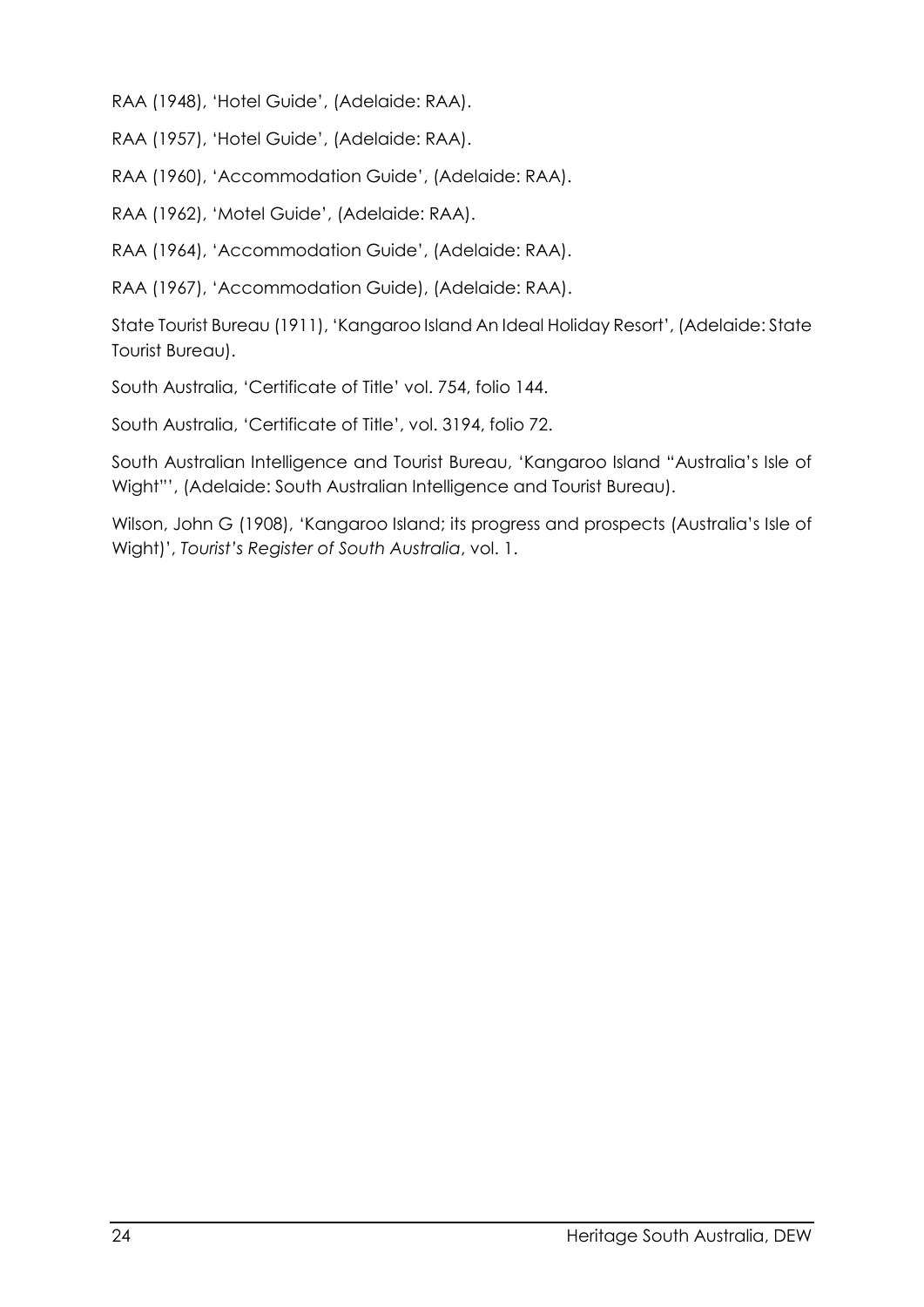# **SITE RECORD**

| <b>Seaview Motel, former Seaview Guest House</b><br><b>NAME:</b> |                                                                                                                                   | <b>PLACE: 26479</b>              |  |
|------------------------------------------------------------------|-----------------------------------------------------------------------------------------------------------------------------------|----------------------------------|--|
|                                                                  |                                                                                                                                   |                                  |  |
| <b>FORMER NAME:</b>                                              | <b>Seaview Guest House</b>                                                                                                        |                                  |  |
| <b>DESCRIPTION OF PLACE:</b>                                     | Late 1920s interwar bungalow-style guest house with<br>two wings of modernist motel units from the late 1960s<br>and early 1970s. |                                  |  |
| <b>REGISTER STATUS:</b>                                          | Public nomination                                                                                                                 |                                  |  |
|                                                                  | 1 June 2017                                                                                                                       |                                  |  |
| <b>CURRENT USE:</b>                                              | Guest house and motel accommodation                                                                                               |                                  |  |
|                                                                  | 1920s to present                                                                                                                  |                                  |  |
| <b>SUBJECT INDEXING:</b>                                         | Group:                                                                                                                            | Hotels, motels and accommodation |  |
|                                                                  | Category:                                                                                                                         | Guest house & motel              |  |
| <b>LOCAL GOVERNMENT</b><br>AREA:                                 | Kangaroo Island Council                                                                                                           |                                  |  |
| <b>LOCATION:</b>                                                 | <b>Street No.:</b>                                                                                                                | 51 Chapman Terrace               |  |
|                                                                  | Town/Suburb:                                                                                                                      | Kingscote                        |  |
|                                                                  | <b>Post Code:</b>                                                                                                                 | 5223                             |  |
| <b>LAND DESCRIPTION:</b>                                         | <b>Title</b>                                                                                                                      | CT/5810/823 A117 D1662           |  |
|                                                                  | Reference:                                                                                                                        | CT/5861/998 A763 & A764 F180796  |  |
|                                                                  | Hundred:                                                                                                                          | Menzies                          |  |
| <b>MAP REFERENCE:</b>                                            | <b>MGA Zone</b>                                                                                                                   | 52                               |  |
|                                                                  | Easting (X)                                                                                                                       | 1282853.3812                     |  |
|                                                                  | Northing (Y)                                                                                                                      | 6019486.1957                     |  |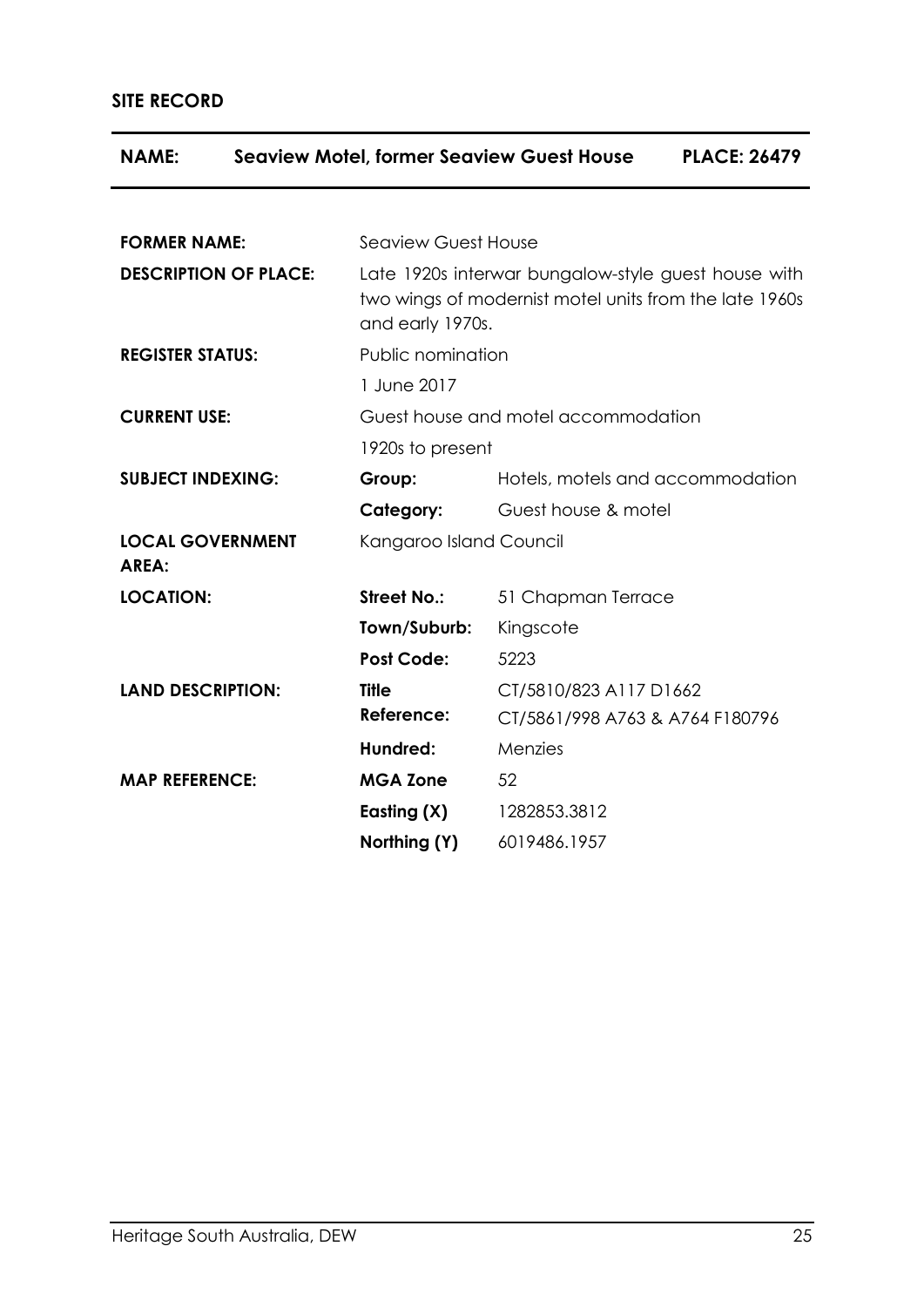

**Seaview Motel, former Seaview Guest House, 51 Chapman Terrace, Kingscote, SA 5223 CT/5810/823 A117 D1662, CT/5861/998 A763 & A764 F180796**

#### **Legend N**

- External boundary of the three land parcels that comprise the Seaview property
- Nominated guest house
	- Motel units (not nominated but considered in the assessment)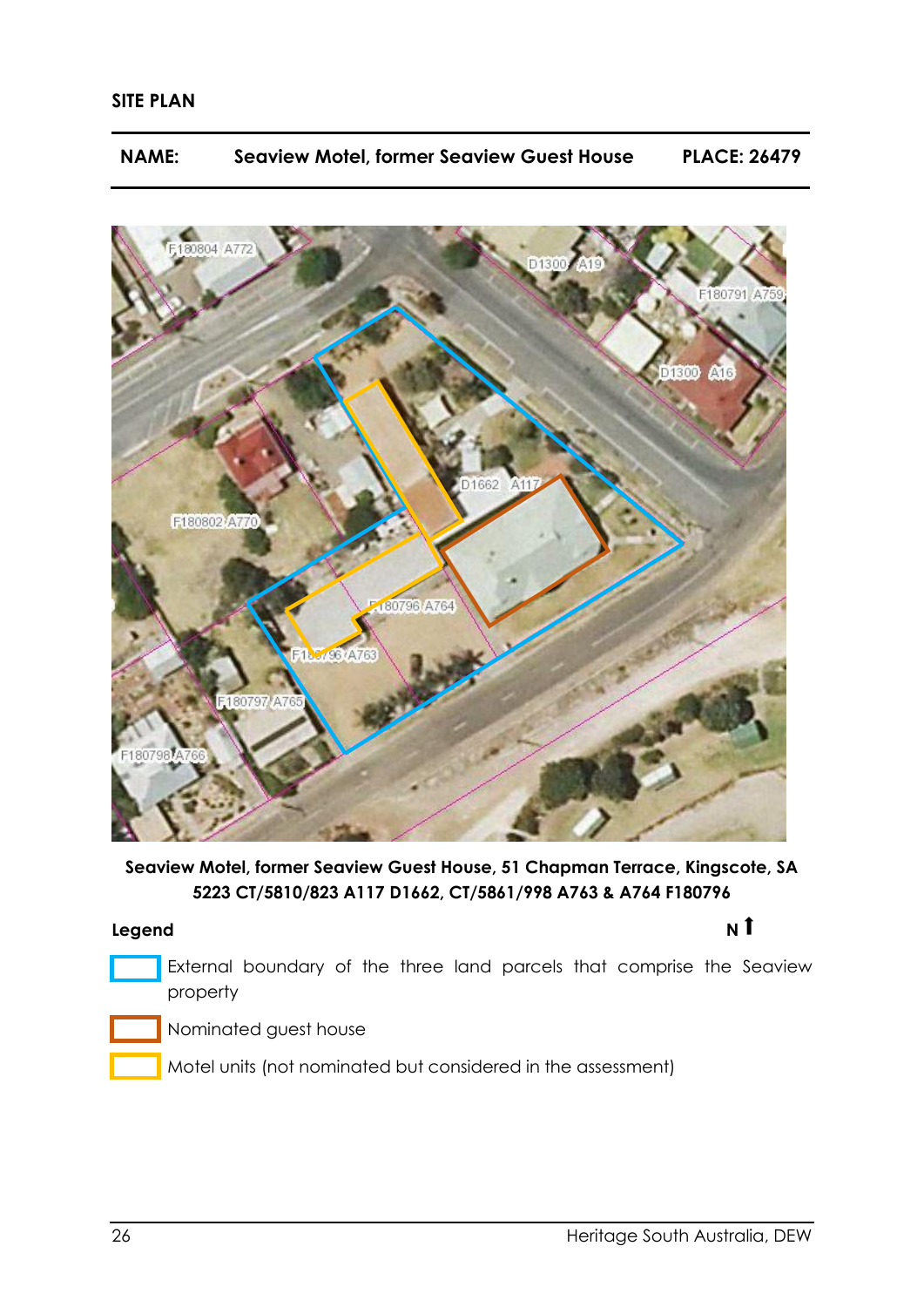#### **PHOTOS**

#### **NAME: Seaview Motel, former Seaview Guest House PLACE: 26479**



**Seaview Guest House showing the southern elevation of c1928 bungalow** 



Source: Googlemaps, 2010

**Seaview Guest House showing the eastern elevation of c1928 bungalow**

Source: Googlemaps, 2010



**Seaview Motel showing southern motel units, bungalow, low wall at property boundary, car parking and landscaping**

Source: Googlemaps, 2010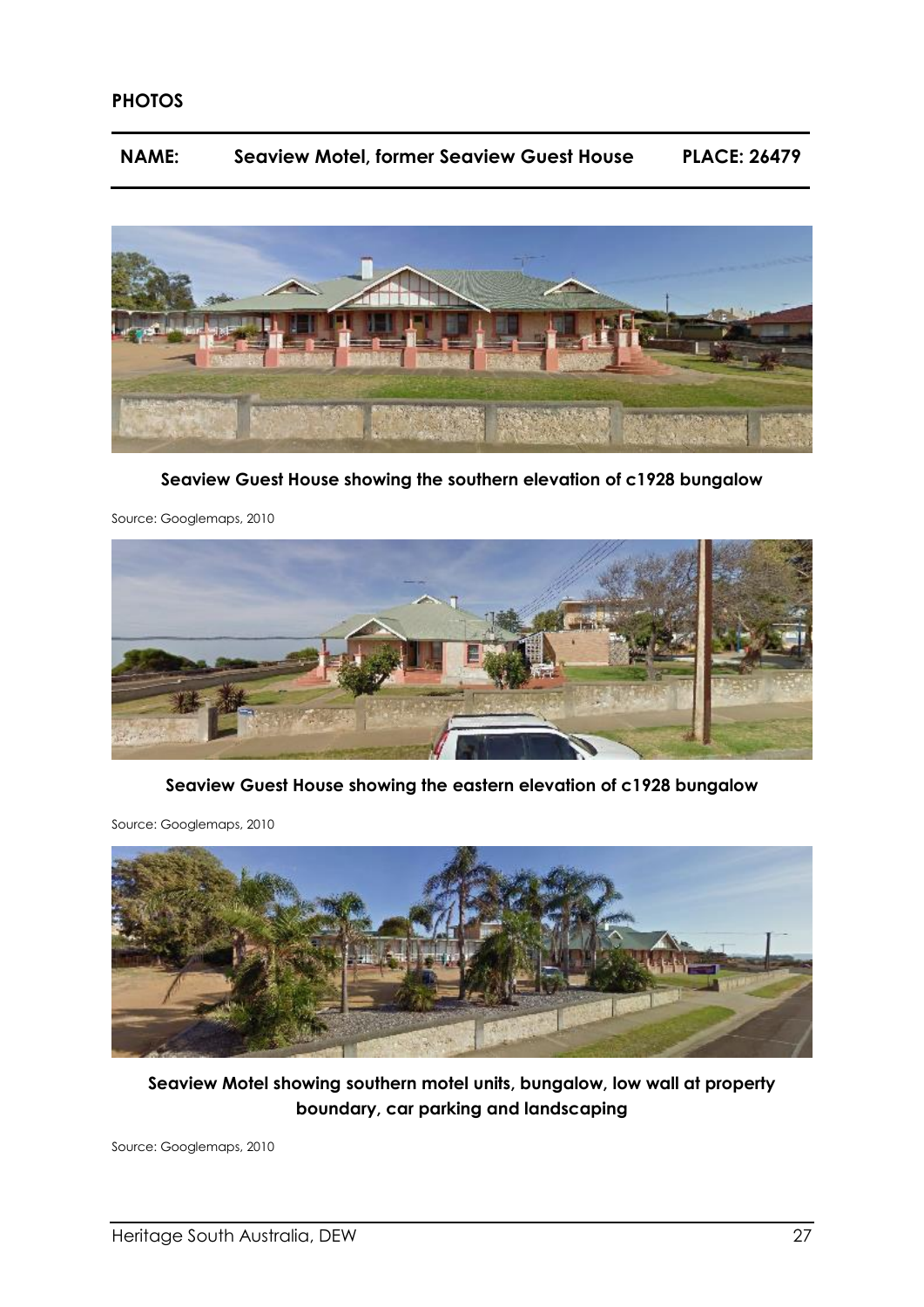## **NAME: Seaview Motel, former Seaview Guest House PLACE: 26479**



**Motel units to northeast of bungalow showing two-storey unit and landscaping**

Source: Googlemaps, 2010



**Seaview Motel landscaping on the eastern boundary of the property**

Source: Googlemaps, 2010

![](_page_27_Picture_7.jpeg)

**Seaview motel showing the northern elevation of the motel units and associated car parking**

Source: Googlemaps, 2010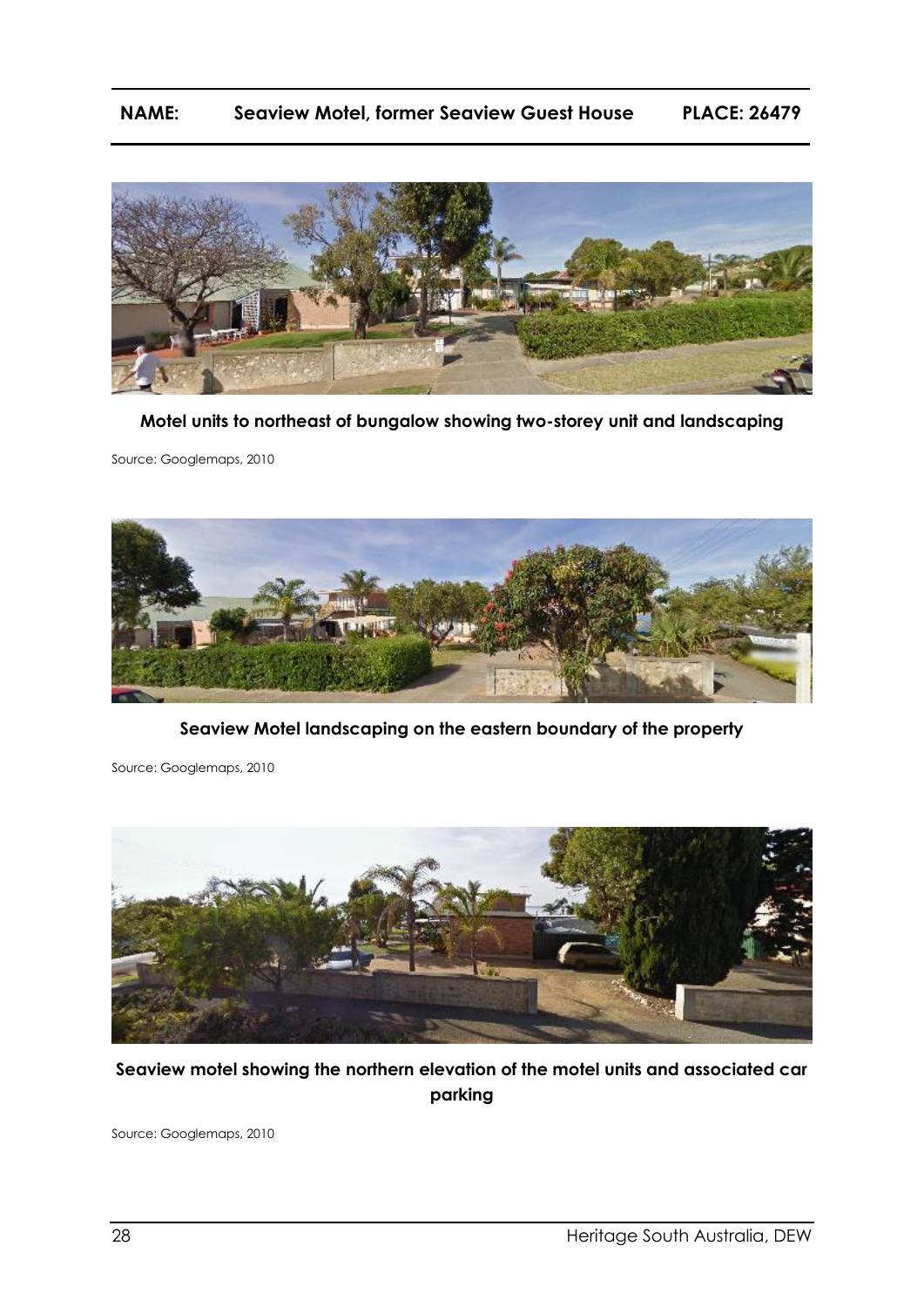# **NAME: Seaview Motel, former Seaview Guest House PLACE: 26479**

![](_page_28_Picture_1.jpeg)

**Interior of bungalow showing guest room**

Source: seaview.net.au

![](_page_28_Picture_4.jpeg)

**Interior of motel units located on Chapman Terrace**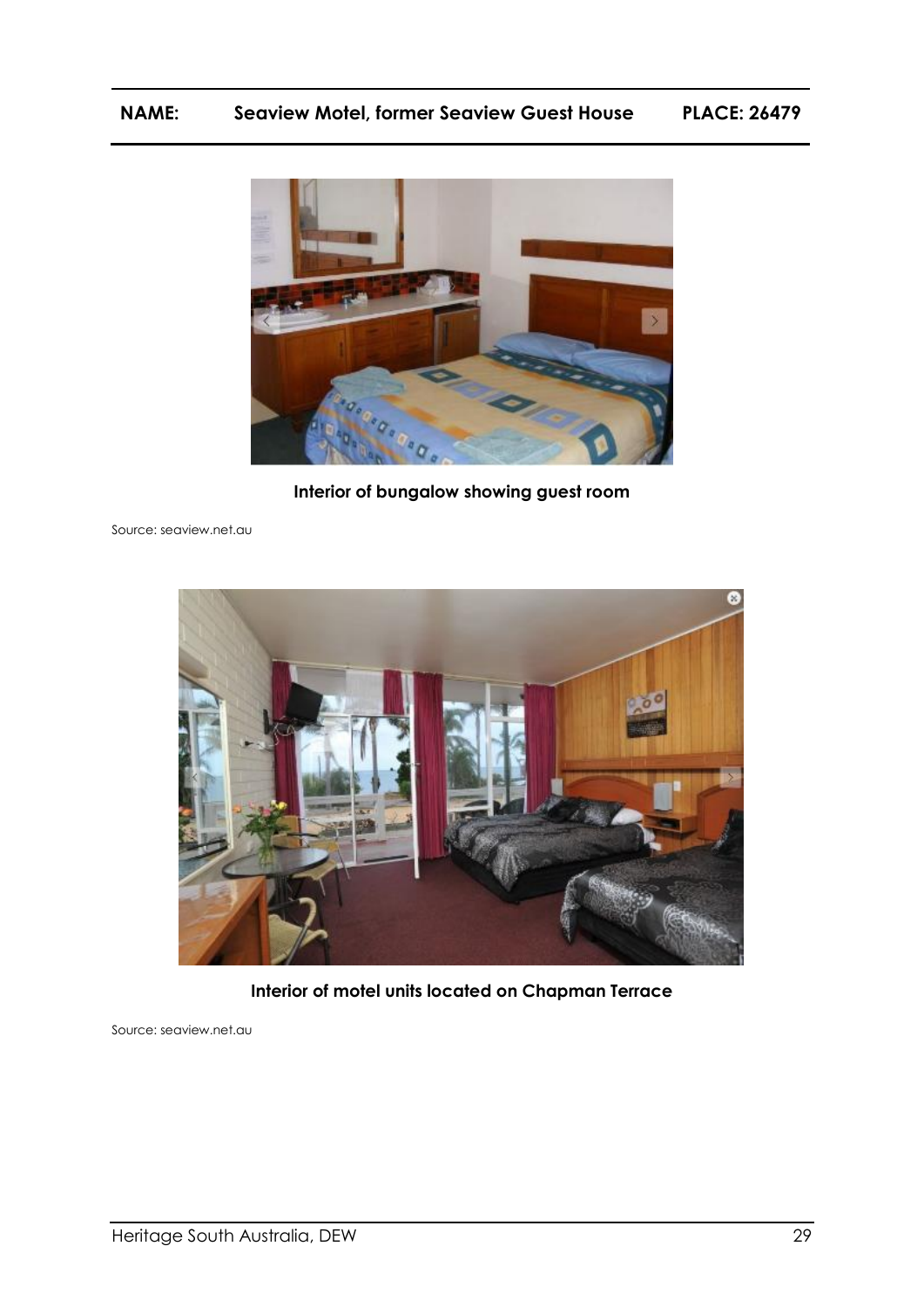![](_page_29_Picture_1.jpeg)

**Interior of two-storey motel unit showing bedroom**

Source: seaview.net.au

![](_page_29_Picture_4.jpeg)

**Interior of two-storey motel unit showing living space**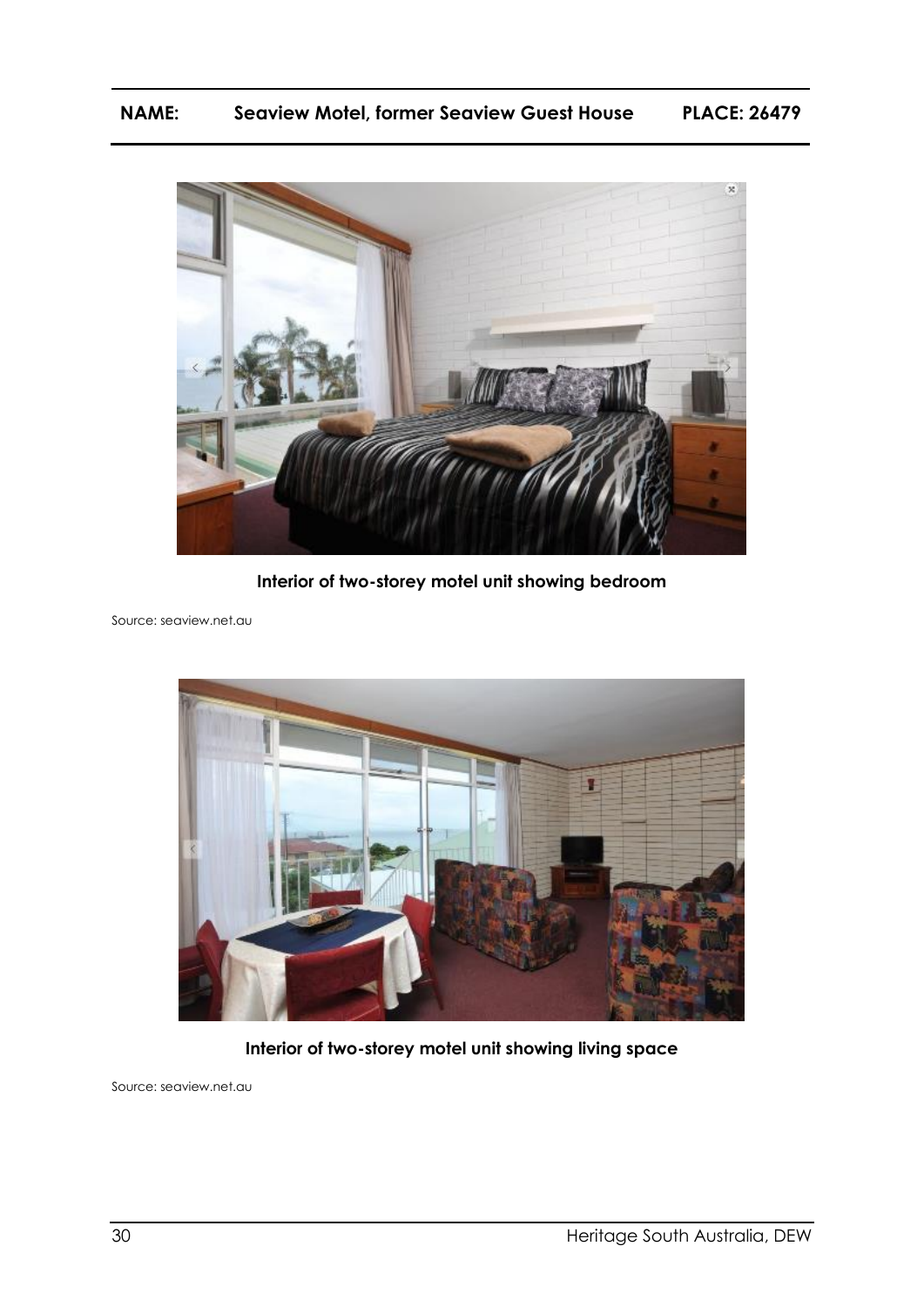# **NAME: Seaview Motel, former Seaview Guest House PLACE: 26479**

![](_page_30_Picture_1.jpeg)

**Interior of motel unit**

Source: seaview.net.au

![](_page_30_Picture_4.jpeg)

**Interior of motel units showing internal panelling**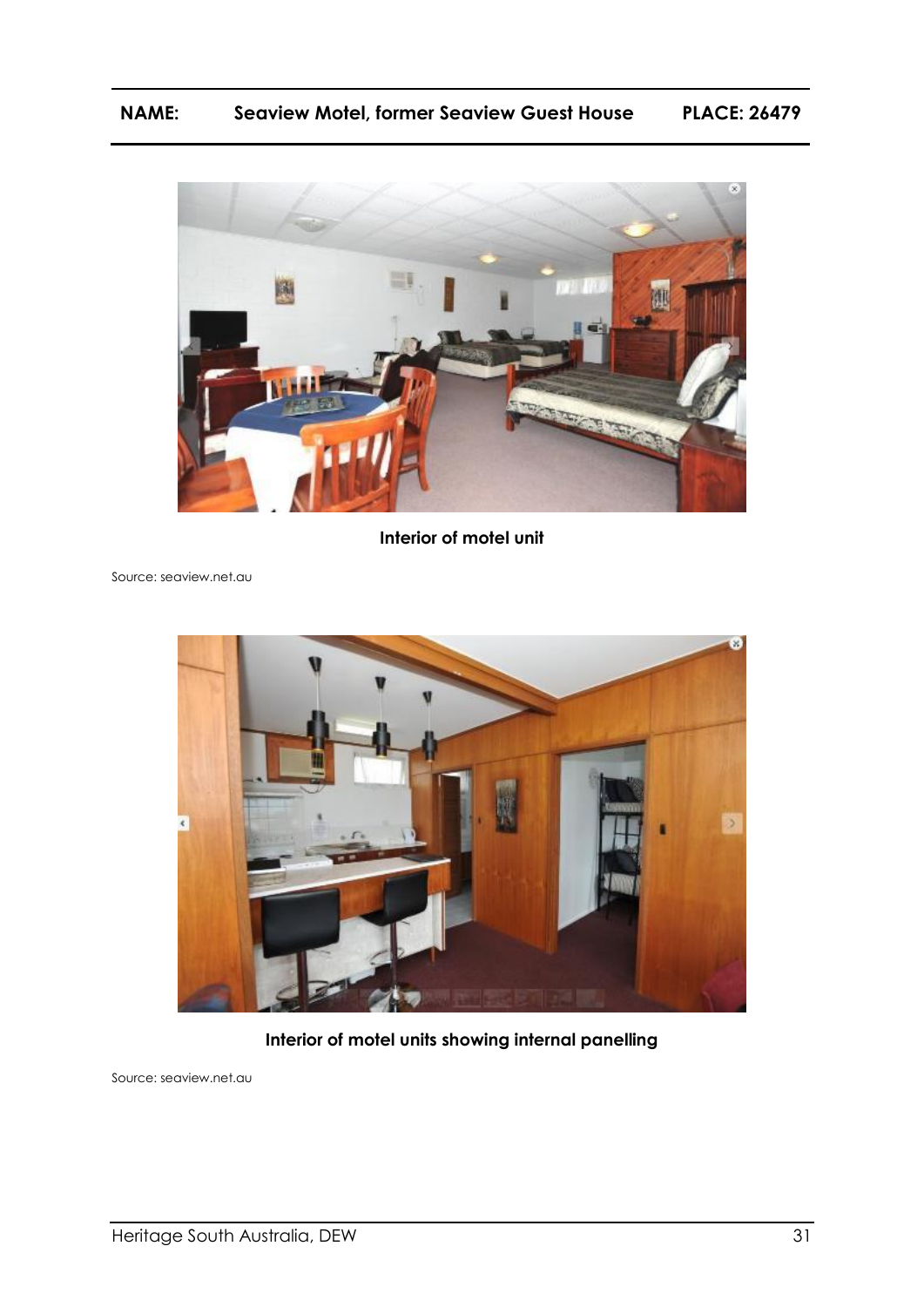![](_page_31_Picture_1.jpeg)

**Interior of motel unit showing timber partition and kitchen**

Source: seaview.net.au

![](_page_31_Picture_4.jpeg)

**Interior of motel unit showing updated bathroom**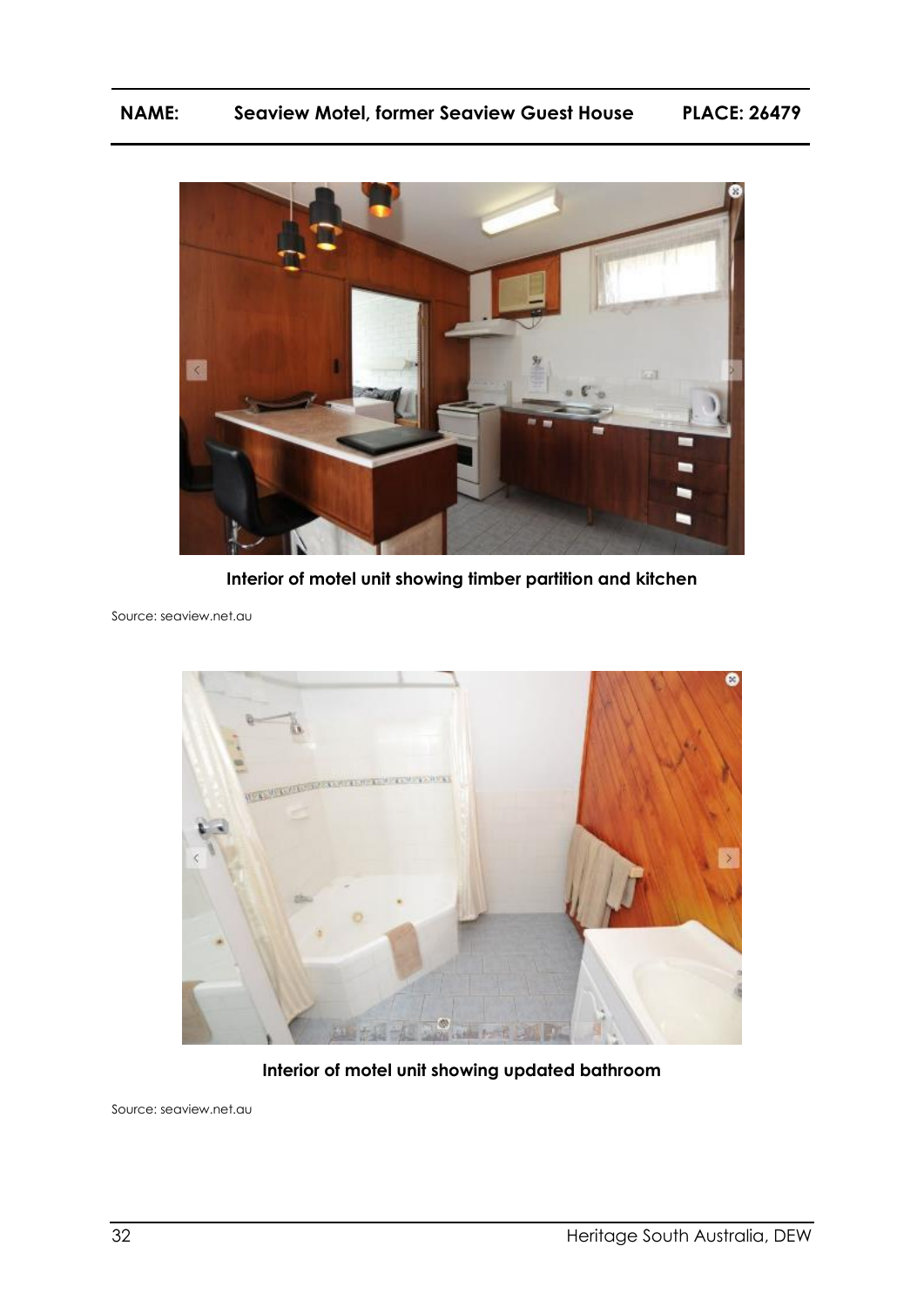<sup>4</sup> Abell, pp.82-97. Lester Firth & Murton Pty Ltd (1982), 'An insight into The Development of Western Adelaide', (Adelaide: Lester Firth & Murton), pp.39, 54, 65, 77-78, 104-105, 108, 120, 140. HT Burgess ed. (1909), *Cyclopedia of South Australia*, (Adelaide: Cyclopedia Company), pp.197-199, 830, 839-840, 877, 988-989, 895. Henley and Grange Historical Society (1986), *From Sand and Swamp to Seaside City A Chronicle of the Henley and Grange Area 1836-1986*, (Adelaide: Henley and Grange Historical Society), pp.14-22. Rob Linn (2001), *A Land* 

*Abounding A History of the Port-Elliot & Goolwa Region South Australia*, (Goolwa: Alexandrina Council), pp.130, 159-161. Averil Holt (1991), *The Vanishing Sand Commemorating 150 Years of Brighton South Australia*, (Adelaide: City of Brighton), pp.149, 224, 229.

<sup>5</sup> Peter Donovan (1996), 'Motor cars and freeways: Measures of a South Australian love affair', in Bernard O'Niel, Judith Raftery and Kerrie Round eds., *Playford's South Australia: Esays on the history of South Austraia, 1933-1968*, (Adelaide: Assoc. of Professional Historians Inc), pp.201- 206.

<sup>6</sup> Jim Davidson and Peter Spearritt (2000), *Holiday Business: Tourism in Australia since 1870*, (Carlton South: Miegunyah), pp.179-186.

<sup>7</sup> John Margolies (1995), *Home away from Home: Motels in America*, (Boston: Bulfinch).

<sup>8</sup> 'New Australian Opens Novel Garage', *The Advertiser* 13 May 1954, p.3.

<sup>9</sup> 'Motel Opened', *The News* 30 April 1952, p.2.

<sup>10</sup> RAA (1948), 'Hotel Guide', (Adelaide: RAA). RAA (1957), 'Hotel Guide', (Adelaide: RAA).

<sup>11</sup> Reeves, Simon (2010), 'Australia's Early Motel Boom', *The Australian Motel Owners Journal*, vol.11, no.1. p.17.

<sup>12</sup> RAA (1962), 'Motel Guide', (Adelaide: RAA). RAA (1964), 'Accommodation Guide', (Adelaide: RAA). RAA (1967), 'Accommodation Guide), (Adelaide: RAA).

<sup>13</sup> RAA (1962), 'Motel Guide', (Adelaide: RAA). RAA (1964), 'Accommodation Guide', (Adelaide: RAA). RAA (1967), 'Accommodation Guide), (Adelaide: RAA).

<sup>14</sup> RAA (1962), 'Accommodation Guide', (Adelaide: RAA), p.1

<sup>15</sup> RAA (1967), 'Accommodation Guide), (Adelaide: RAA).

<sup>16</sup> Sandy Alexander (1997), *Kangaroo Island Chronological History pre 1800-1997*, (Kingscote: Sandy Alexander), p.26.

<sup>17</sup> John G Wilson (1908), 'Kangaroo Island; its progress and prospects (Australia's Isle of Wight)', *Tourist's Register of South Australia*, vol. 1, p.5.

<sup>18</sup> 'South Australia's Sanatorium', *Observer* 25 April 1908, p.45.

<sup>19</sup> Alexander, pp.29-41.

<sup>20</sup> Alexander, pp.6-32. Wilson, pp.5-24. Kingscote CWA, *Kingscote Past and Present*,

(Kingscote: CWA), pp.9-14. State Tourist Bureau (1911), 'Kangaroo Island An Ideal Holiday Resort', (Adelaide: State Tourist Bureau). South Australian Intelligence and Tourist Bureau, 'Kangaroo Island "Australia's Isle of Wight"', (Adelaide: South Australian Intelligence and Tourist Bureau).

<sup>21</sup> South Australia's Sanatorium, Observer 25 April 1908, p.45. Alexander, pp.25-32. AEl, 'A trip to Kangaroo Island', *Hamilton Spectator* 25 September 1909, p.6. Wilson, pp.5-24. State Tourist Bureau (1911), 'Kangaroo Island An Ideal Holiday Resort', (Adelaide: State Tourist Bureau). South Australian Intelligence and Tourist Bureau, 'Kangaroo Island "Australia's Isle of Wight"', (Adelaide: South Australian Intelligence and Tourist Bureau).

<sup>22</sup> 'Advertising', *The Express and Daily Telegraph* 5 December 1912, p.4. 'Advertising', *The*  Advertiser 11 January 1913, p.13.

<sup>23</sup> McDougall & Vines (2005), 'Kangaroo Island Centres Heritage Suvey & Streetscape Study for Kangaroo Island Council', vol. 2, (Norwood: McDougall & Vines), p.25. 'District Council Kingscote'. *Kangaroo Island Courier* 25 September 1927, p.3. Sandy Alexander (1997), *Kangaroo Island Chronological History pre1800-1997*, (sn: Sandy Alexander), p.32. South Australia, 'Certificate of Title' vol. 754, folio 144.

<sup>1</sup> Richard Apperley, et al (1989), *A Pictorial Guide to identifying Australian Architecture*, (North Ryde, Angus and Robertson), pp.216-217. -

<sup>2</sup> Reeves, Simon (2010), 'Australia's Early Motel Boom', *The Australian Motel Owners Journal*, vol.11, no.1, p.18.

<sup>3</sup> Lesley Abell (1994), 'Holidays and Health in Nineteenth and Early Twentieth Century South Australia', *Journal of the Historical Society of South Australia*, vol.22, pp.82-97.